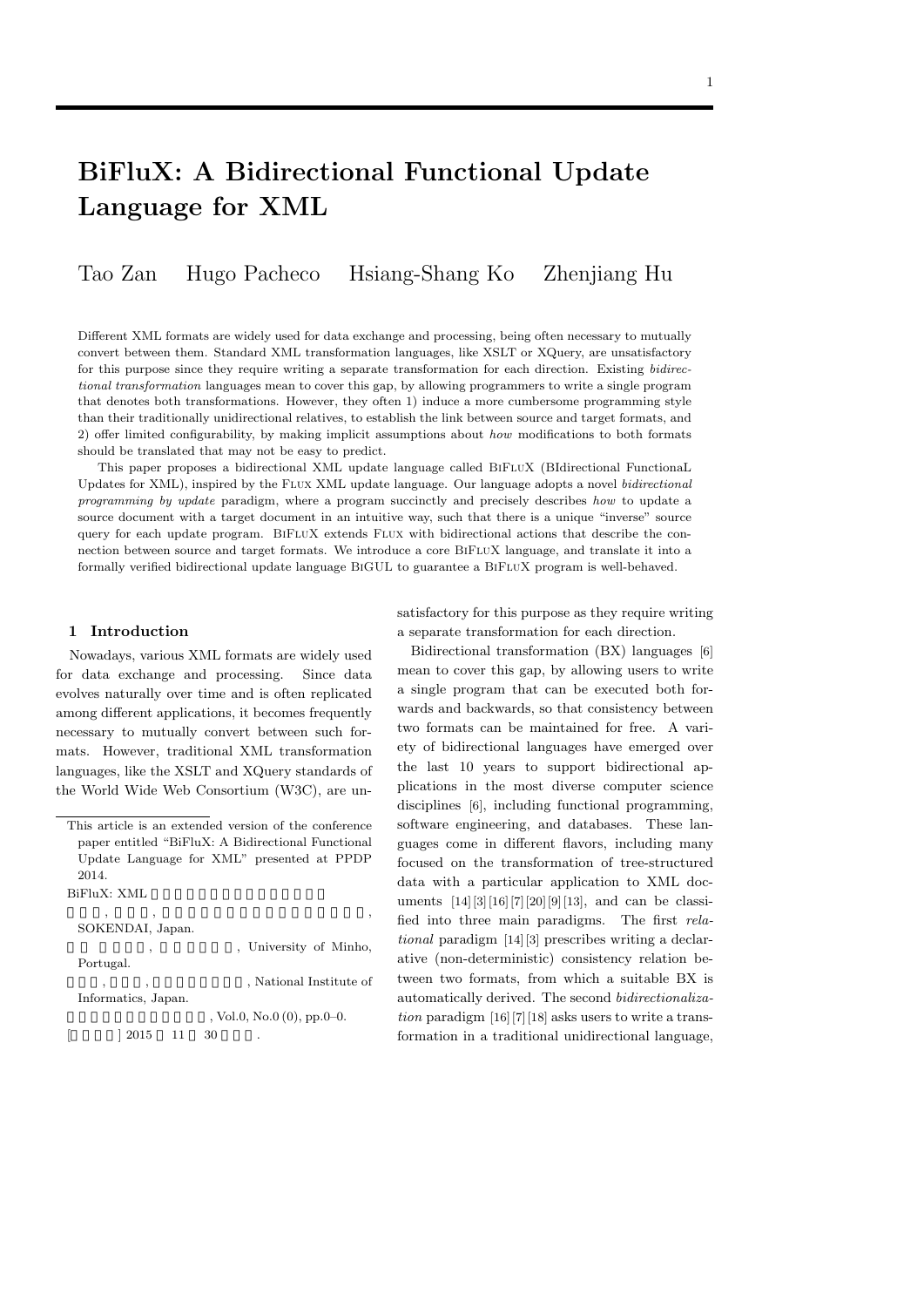which plays the role of a functional consistency relation. The last *combinatorial* paradigm [20][9][13] encompasses the design of a domain-specific bidirectional language in which each combinator denotes a well-behaved BX, allowing users to write correct-by-construction programs by composition.

As most interesting examples of BXs are not bijective, there may be multiple ways to synchronize two documents into a consistent state, introducing ambiguity. Despite this fact, bidirectional languages are typically designed to satisfy fundamental consistency principles, and support only a fixed set of synchronization strategies (out of a myriad possible) to translate a (non-deterministic) bidirectional specification —the syntactic description of a BX— into an executable BX procedure. This latent ambiguity often leads to unpredictable behavior, as users have limited power to configure and understand what a BX does from its specification. Even for combinatorial languages, which have the theoretical potential to fully specify the behavior of a BX [8][22], their lower-level programming style requires significant effort and expertise from users to write intricate BXs via the composition of simple, concrete steps; they also scale badly for large formats, since one must explicitly describe how a BX transforms whole documents, including unrelated parts.

In this paper, we propose a novel *bidirectional programming by update* paradigm, in which the programmer writes an update program that describes how to update a source document to embed information from a target document, and the system derives a query from source to target that expresses the consistency between both documents. Such a *bidirectional update* describes the relationship between source and target documents in a simple way —as in the relational paradigm— by saying *which* related source parts are to be updated, but combined with additional actions that supply the missing pieces to eliminate the ambiguity in *how* target modifications are reflected —as in the combinatorial paradigm. For a wide class of BXs usually known as *lenses* [8], which have a data flow from *source* to *view*, this paradigm opens a new axis in the BX design space that enjoys a unique trade-off between the declarative style of relational approaches and the stepwise style of combinatorial approaches. This paper demonstrates that a *bidi-* *rectional update language*, featuring a hybrid programming style, can render bidirectional programming more user friendly.

From a linguistic perspective, the main contribution of this paper is conceptual: we propose the idea of extending an update language with bidirectional features to write, directly and at a nice level of abstraction, a view update translation strategy which bundles all the necessary pieces to build a BX. Concretely, we design BIFLUX, a declarative and expressive language for the bidirectional updating of XML documents that is deeply inspired by Flux [4], a simple and well-designed functional XML update language. We lift unidirectional Flux updates to bidirectional BiFluX updates by imbuing them with an additional notion of view. Reading updates as BXs will motivate a few language extensions to original FLUX, and require a suitable bidirectional semantics and extra static conditions on BiFluX programs to ensure that they build well-behaved BXs.

This is an extended version of our original paper [23]. We have made two improvements on the original BiFluX: *1*) A new *adaption* mechanism, which is useful when the source is incompatible with the view, and needs to be adapted to a compatible one while still keeping necessary information of the original source. This mechanism plays an important role in Zhu et al.'s work [26]. 2) BIFLUX was implemented by a putback-based combinatorial language called putlenses [22]. However, the translation was hard to understand and the BX properties were not formally verified. We compile Bi-FluX into our newly developed bidirectional core update language BiGUL [15], which has been fully formally verified in the dependently typed language AGDA [19].

The rest of the paper is organized as follows. We explain the novel features of BIFLUX with a representative running example in Section 2. High-level BiFluX programs are first normalized (desugared) into the core BiFluX language, presented in Section 3, which is a streamlined version of the highlevel BiFluX syntax and is easier to compile. Section 4 introduces the underlying engine BiGUL, and Section 5 discusses the compilation of core Bi-FluX to BiGUL. Section 6 compares our approach with related work on bidirectional and XML programming, and Section 7 concludes with a sum-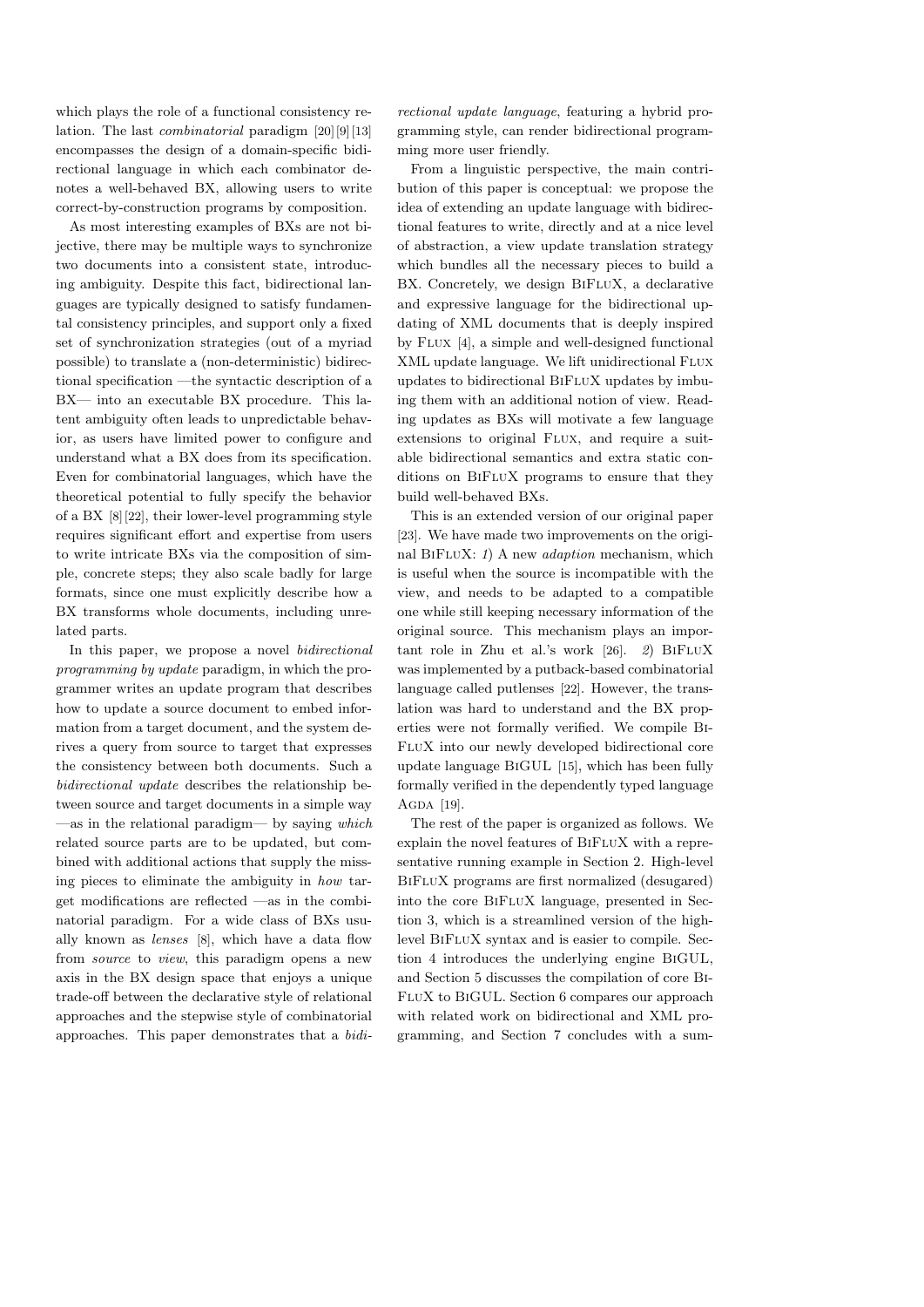```
<!DOCTYPE addrbook [
<!ELEMENT addrbook(person*)>
<!ELEMENT person(name,email,affiliation)>
<!ELEMENT name(#PCDATA)>
<!ELEMENT email(#PCDATA)>
<!ELEMENT affiliation(#PCDATA)>]>
```
Fig. 1: A simple address book DTD.

mary of the main ideas and directions for future work.

# **2 Syntax, informal semantics, and general framework**

This section explains the syntax and informal semantics of BiFluX with a typical example, and then shows the big picture of our general framework.

### **2. 1 Our running example**

Consider a typical address book whose format is represented by the DTD from Figure 1. An address book contains a list of people, each possessing a name, an email address, and the person's affiliation. Let us start with the following XML address book with three people:

```
<addrbook>
  <person>
   <name>Hugo Pacheco</name>
   <email>hpacheco@nii.ac.jp</email>
   <affiliation>NII</affiliation>
 </person>
  <person>
   <name>Josh Ko</name>
   <email>joshko@ox.ac.uk</email>
   <affiliation>Oxford</affiliation>
 </person>
  <person>
   <name>Zhenjiang Hu</name>
   <email>zh@nii.ac.jp</email>
   <affiliation>NII</affiliation>
  </person>
</addrbook>
```
On the other hand, the NII's administrative services may keep only a view with the name and email address of employees (people who are affiliated to NII), as shown in the DTD from Figure 2. We have a view that simply keeps the email of each person working at NII:

<niibook> <employee>

```
<!DOCTYPE niibook [
<!ELEMENT niibook (employee*)>
<!ELEMENT employee (name,email)>
<!ELEMENT name (#PCDATA)>
<!ELEMENT email (#PCDATA)>]>
```
Fig. 2: An NII address book DTD.

```
<name>Hugo Pacheco</name>
   <email>hpacheco@nii.ac.jp</email>
 </employee>
 <employee>
   <name>Zhenjiang Hu</name>
   <email>zh@nii.ac.jp</email>
 </employee>
</niibook>
```
We can perform update operations on this view XML. For instance, we can add Tao (in alphabetical order) as a new NII employee, fix Zhenjiang's email, and delete Hugo:

```
<niibook>
 <employee>
   <name>Tao Zan</name>
   <email>zantao@nii.ac.jp</email>
 </employee>
 <employee>
   <name>Zhenjiang Hu</name>
   <email>zhenjhu@nii.ac.jp</email>
 </employee>
</niibook>
```
Now the updated view and source XMLs become inconsistent, and we need to update the source XML to restore consistency. We can write a simple program in BiFluX to describe how the update should proceed, which is shown in Figure  $3^{\bar{1}1}$ . The program has a single procedure *niibook*, which consists of a single UPDATE FOR VIEW statement specifying how to update the source using the view. It focuses on a sequence of people in the source by traversing down the path \$*source/person*, selecting only those that work at NII through the WHERE expression, and also focuses on a sequence of employees in the view by traversing down the path \$*view/employee*. Elements in the two sequences are matched by their names, as specified

<sup>†</sup>1 The names s:elem and v:elem are BiFluX type variables that refer to the types of source and view elements declared in the respective DTDs.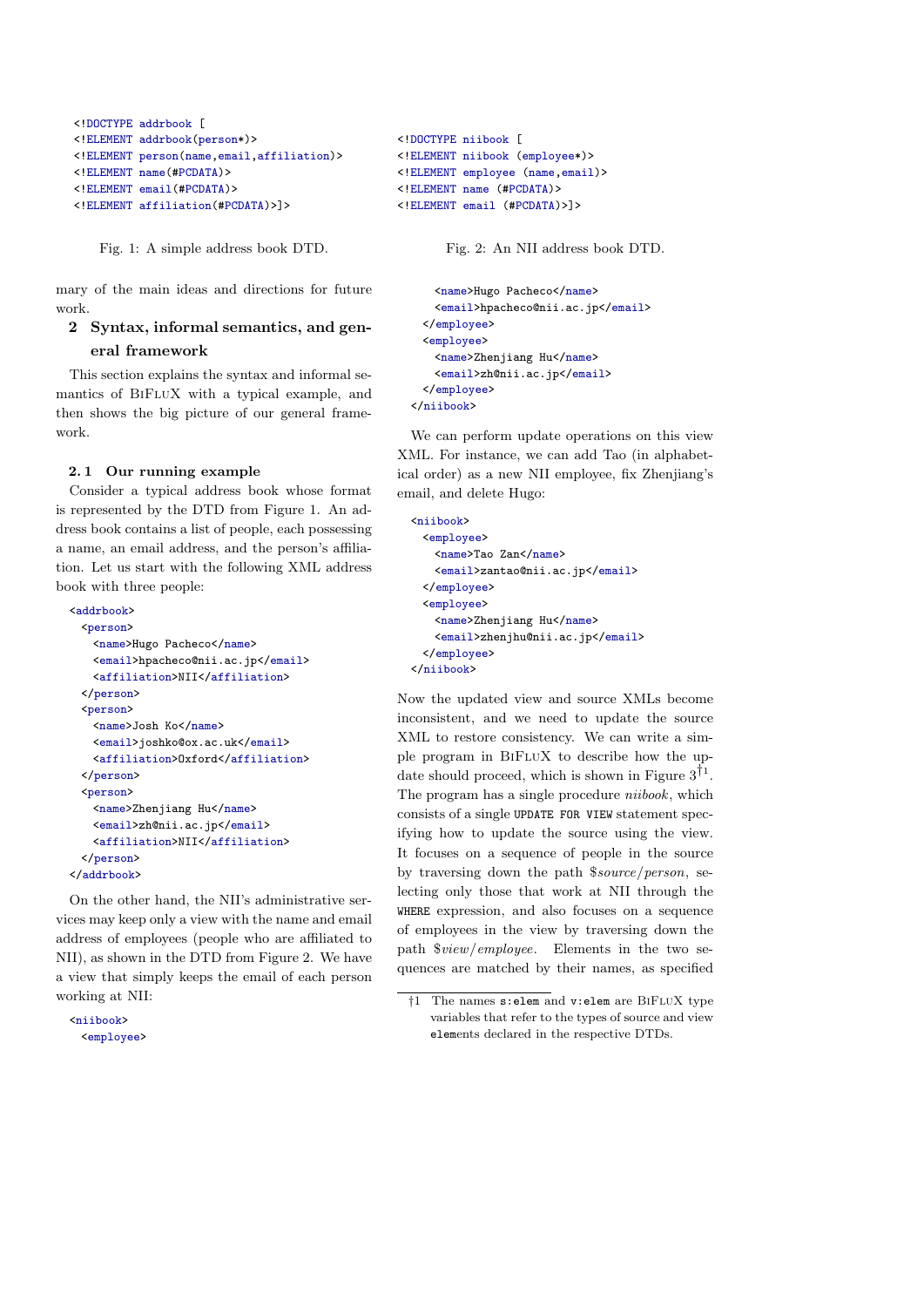```
PROCEDURE niibook($source AS s:addrbook, $view AS v:niibook) =
UPDATE person[$sname AS s:name, $semail AS s:email, $affil AS s:affiliation] IN $source/person BY
{ MATCH -> REPLACE $semail WITH $vemail
| UNMATCHV -> CREATE VALUE
       <person><name/>>email/><affiliation>NII</affiliation></person>
| UNMATCHS -> DELETE .
} FOR VIEW employee[$vname AS v:name, $vemail AS v:email] IN $view/employee
MATCHING SOURCE BY $sname VIEW BY $vname
WHERE $affil/text() = "NII"
```
Fig. 3: BiFluX update for the institutional address book example.

by the MATCHING condition. Both the source and view elements are decomposed by pattern matching. A matching person-employee pair is processed according to the MATCH clause, updating the person's email with the employee's email. If an unmatched employee exists in the view, according to the UNMATCHV clause, a new person with NII as the affiliation is created in the source. We do not need to fill in the name with \$vname and email with \$vemail, as the underlying semantics will pass the newly created source person into the MATCH clause, and thus both the name and email will be updated with the corresponding view elements. (Although the MATCH clause does not include a statement REPLACE \$sname WITH \$vname, this statement in fact will be derived from the MATCHING condition and implicitly inserted.) If an unmatched person exists in the source, the person will be deleted, according to the UNMATCHS clause. This UPDATE FOR VIEW syntax is specifically designed for specifying flexible alignment strategies in update programs, and can be regarded as a novel feature of BiFluX.

#### **2. 2 Syntax and informal semantics of Bi-FluX**

In this section we will explain the syntax and informal semantics of BiFluX in terms of the running example in Figure 3. The syntax for BIFLUX's main constructs is defined in Figure 4, which is based on FLUX [4], a high-level, purely functional language for writing XML updates. Statements *Stmt* include updates, composition, conditionals, let-binding, case expressions, and procedure calls. Update statements *Upd* include insertion, deletion, replacement, update under a path (UPDATE BY), update of a source using a view (UPDATE FOR VIEW), and source creation. They may be guarded by a WHERE clause that defines a set of conditions constraining when the updates are executed.

In general, a BIFLUX update is executed for a particular source and view as follows: by evaluating a source path or performing pattern matching on the current source, we obtain a *source focus selection*, which is recursively updated using a *view focus selection* computed by evaluating a view path or performing pattern matching on the current view, until all the view information is embedded into the source. View and source focus selections denote the parts of the source and view that can be respectively updated and used by the update.

Below we will go through each of the constructs.

# **2. 2. 1 Procedure**

In BiFluX, large bidirectional update programs are constructed by using a list of small procedures. A procedure is defined in the following syntax:

PROCEDURE  $P(Var \text{ AS } \tau, Var \text{ AS } \tau) = Stmt$ The first argument is the source and the second one is the view.  $\tau$  is a regular expression type (whose details will be presented in Section 5. 1).

In the running example, we declare a procedure named niibook with source argument \$source and view argument \$view, whose types are s:addrbook and v:niibook respectively. XML element names appearing in types (in this case addrbook and niibook) are prefixed with either s: or v: to specify that they are from the source or view DTD, since there may be elements with the same name but different definitions in the source and view DTDs.

#### **2. 2. 2 Path**

In BIFLUX, we use a subset of XPaths to traverse XML data. We omit the detailed definition of XPaths in the paper for brevity, only giving explanations in terms of a couple of paths used in the running example instead. For one, the path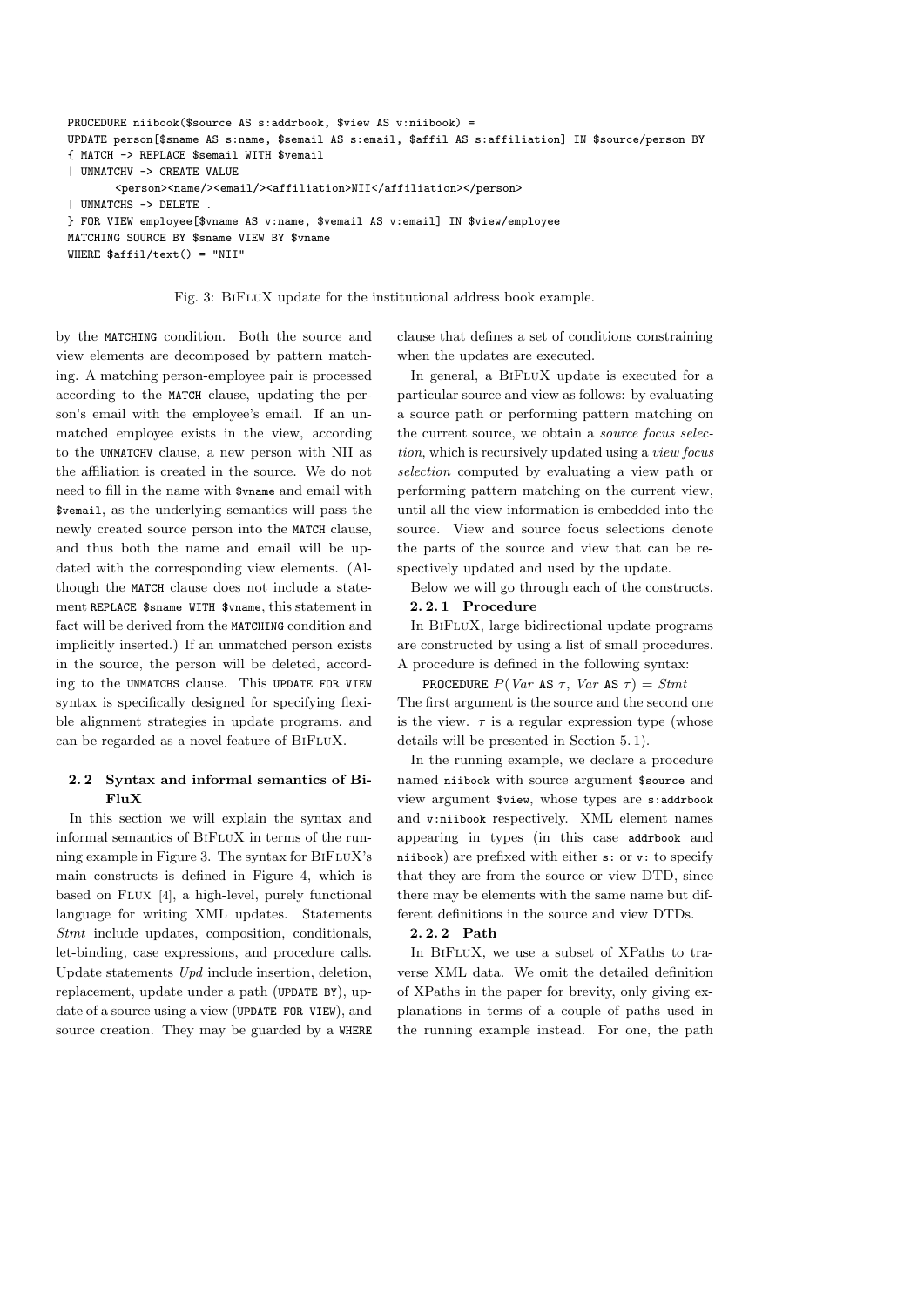| <i>Stmt</i> | $\mathrel{\mathop:}=$ | Upd WHERE $Conds$   Stmt; Stmt                |        |            |                                                        |
|-------------|-----------------------|-----------------------------------------------|--------|------------|--------------------------------------------------------|
|             |                       | $\{ \; Stmt \; \} \;   \; \{\; \}$            | Conds  |            | $ ::= \quad \text{Expr}$  ; Conds                      |
|             |                       | IF Expr THEN Stmt ELSE Stmt                   |        |            | $Var := Expr$ ; Conds                                  |
|             |                       | LET $Pat = Expr$ IN $Stmt$                    | Cases  |            | $\therefore$ $Pat \rightarrow Stmt$                    |
|             |                       | CASE $Expr$ OF $\{ \text{ \textit{Case} } \}$ |        |            | $Pat \rightarrow$ ADAPT SOURCE BY $Stmt$               |
|             |                       | P(Path, Expr)                                 |        |            | Cases ' ' Cases                                        |
| Upd         | $\mathrel{\mathop:}=$ | INSERT (BEFORE   AFTER) $Path$                | VStmt  | $\cdots =$ | $\{ VStmt \} \mid VUpd$                                |
|             |                       | VALUE Expr                                    |        |            | $VUpd'$  ' $VUpd$                                      |
|             |                       | INSERT AS (FIRST   LAST) INTO $Path$          | VUpd   |            | $ ::=$ MATCH $\rightarrow$ Stmt                        |
|             |                       | VALUE <i>Expr</i>                             |        |            | UNMATCHS $\rightarrow$ Stmt                            |
|             |                       | DELETE [FROM] PatPath                         |        |            | UNMATCHV $\rightarrow$ Stmt                            |
|             |                       | REPLACE [IN] $Path$ WITH $Expr$               | Match. |            | $ ::=$ MATCHING BY $Path$                              |
|             |                       | UPDATE $Path$ BY $Stmt$                       |        |            | MATCHING SOURCE BY Path                                |
|             |                       | UPDATE $Path$ BY $VStmt$                      |        |            | VIEW BY Path                                           |
|             |                       | FOR VIEW $Path$ [ <i>Match</i> ]              |        |            | $Path \quad ::= \quad [Pat \; \text{IN} \; \; Path \;$ |
|             |                       | CREATE VALUE $Expr$                           |        |            |                                                        |

Fig. 4: Concrete syntax of BiFluX updates.

\$source/person extracts all the three people under \$source, which points to an addrbook, and produces:

```
<person>
  <name>Hugo Pacheco</name>
  <email>hpacheco@nii.ac.jp</email>
 <affiliation>NII</affiliation>
</person>
<person>
 <name>Josh Ko</name>
 <email>joshko@ox.ac.uk</email>
 <affiliation>Oxford</affiliation>
</person>
<person>
 <name>Zhenjiang Hu</name>
 <email>zh@nii.ac.jp</email>
 <affiliation>NII</affiliation>
</person>
```
Function text() extracts text information. For example, \$affil/text() gets the text in the affiliation element pointed to by \$affil: If \$affil points to <affiliation>NII</affiliation>, then the result will be "NII".

## **2. 2. 3 Pattern**

BiFluX supports pattern matching, which is a very useful feature of XML transformation languages like XDuce [12] or CDuce [2], allowing matching tree patterns against the input data to transform it into an output of different shape. Typical XML update languages like XQuery! [10] or Flux [4] do not support pattern matching, since it is not essential and may be more difficult to optimize, and they use solely paths to navigate to the portions of the input documents that are to be updated in-place. On the other hand, pattern matching in BiFluX can be used to guide the update based on the structure of the data.

Our pattern language follows that of XDuce [12]: *pat* ::= *x* as  $\tau | \tau | c | () | n[pat] | pat$ ,  $pat'$ 

A pattern can be a variable pattern restricted by a regular expression type  $\tau$ , a type pattern  $\tau$ , a constant pattern *c* representing constant values, an empty pattern (), an element pattern, or a sequence pattern. We require every variable to be annotated with a type; this simplifies our design, but will also increase the number of (often unnecessary) annotations in our update programs. We see it as an orthogonal problem that can be mitigated using existing tree-based type inference algorithms [25]. To reduce complexity, we impose a simple but strong syntactic *linearity* restriction on patterns (no alternative choice, no Kleene star) to ensure that matching a value against a pattern binds each variable exactly once. (Note that the restriction is imposed on patterns rather than on types, so we can still annotate patterns with alternation and sequence types.) Less severe linearity restrictions are actually known [11], but these simple patterns suffice for our practical needs.

For example, the pattern used in our running example: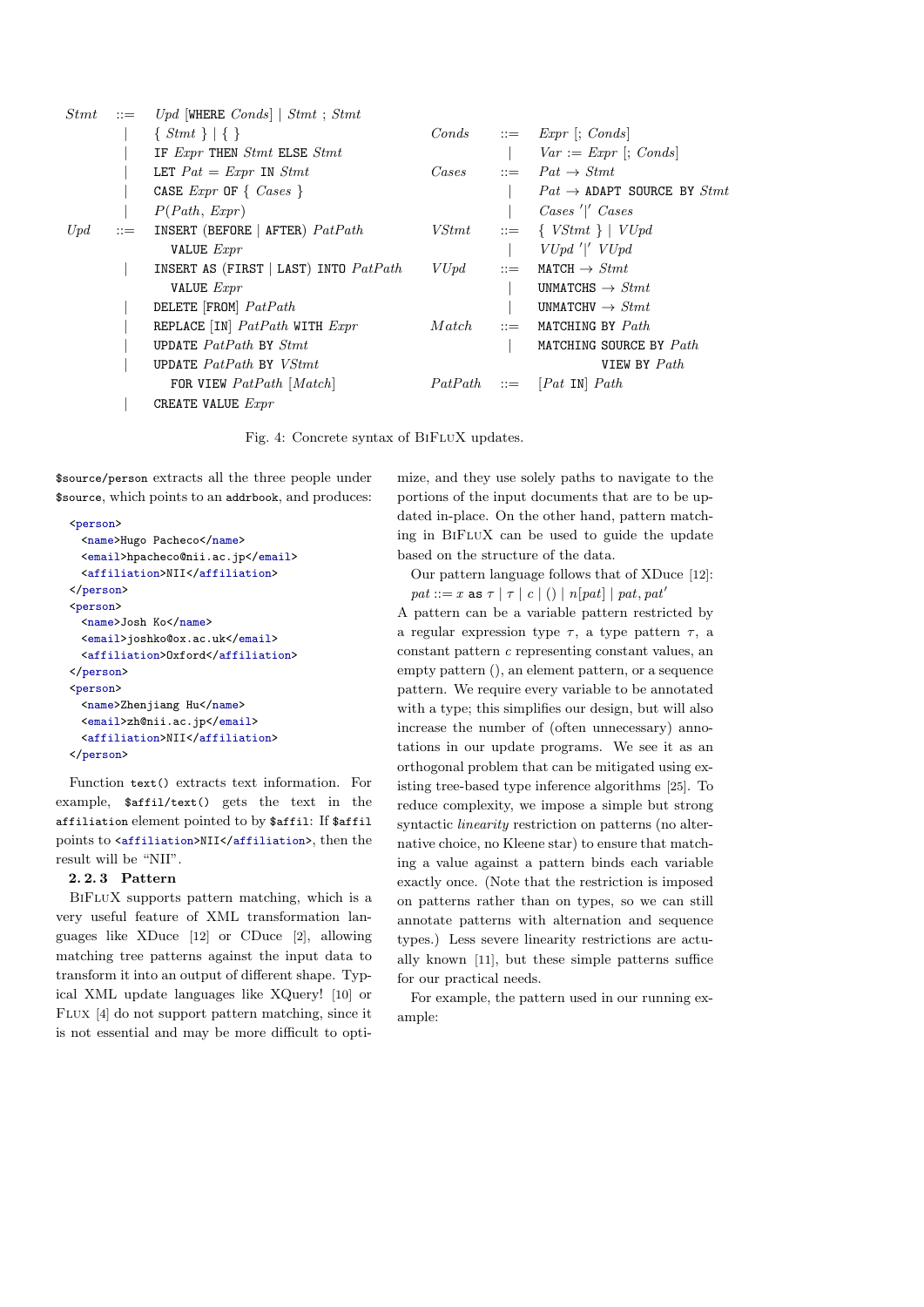```
person[$sname AS s:name, $semail AS s:email,
       $affil AS s:affiliation]
```
decomposes a person element into three parts: \$sname, \$semail and \$affil.

## **2. 2. 4 Source and view matching**

The main difference between FLUX and BIFLUX is that updates on sources can use view information. Such an update is performed by a new UPDATE FOR VIEW operation, which synchronizes elements in the results of evaluating a source path and a view path. In the running example, we update a list of people denoted by \$source/person with a list of employees denoted by \$view/employee. The *Pat* IN *Path* notation is used to decompose the elements in the two lists, so that we can specify further updates on the sub-elements.

One of the key design issues for the bidirectionalprogramming-by-update paradigm is to invent a nice syntax for describing flexible *alignment* strategies, and our solution is the UPDATE FOR VIEW operation. The operation comes along with a matching condition that means the synchronization can be configured by the programmer via the matching condition that aligns source and view elements, and a triple of matching/unmatching clauses (*VUpd*) that describe the actions for individual source-view elements. When two source and view elements MATCH, a bidirectional statement is executed to update the source using the view; during compilation, a REPLACE statement derived from the MATCHING condition is implicitly inserted into the MATCH clause to guarantee that the source and the view still match after the update. An unmatched view element (UNMATCHV) creates a temporary element in the source according to a unidirectional CREATE statement, and the temporary source element will be updated using the view element via the MATCH clause. An unmatched source element (UNMATCHS) is DELETEd by default, but we may keep it by providing a unidirectional statement describing how to invalidate the given WHERE SOURCE selection criteria. The rule is that all BiFluX statements are bidirectional, except inside UNMATCHS or UNMATCHV clauses.

Let us use the running example illustrated in Figure 3 for explanation. It matches a list of source person elements that satisfies the where condition (WHERE  $\delta$ affil/text() = "NII") with a list of view employees by source person's name (\$*sname*) and view person's name (\$*vname*). For the matched source person and view employee, update its email by the view employee's email; for the view employee that there is no corresponding matching source element person, create a new source person with default affiliation set to NII; for the source person that there is no corresponding matching view element employee, delete this person.

## **2. 2. 5 Flux operations**

Some update operations are inherited from FLUX, which can update single XML trees or update the children of the selected tree. For example, the replacement statement

REPLACE \$semail WITH \$vemail

replaces an email element pointed by \$semail is replaced by another email element \$vemail, while the statement

## REPLACE IN \$semail WITH 'zantao@nii.ac.jp'

updates the string wrapped inside the email element pointed to by \$semail with the string 'zantao007@nii.ac.jp'. For other operations like insertion (INSERT BEFORE/AFTER) and deletion (DELETE, DELETE FROM), the reader is referred to Flux [4].

#### **2. 2. 6 Source adaptation**

Different from the first version of BIFLUX, case statements have been extended to include a source adaptation mechanism. With the first version of BiFluX, if a source is not compatible with the given view, we can only throw away the source and create a new one from the view. Sometimes, however, we do want some information in the old source to be preserved in the new one. The source adaptation mechanism is added for this purpose: when incompatibility arises, the old source can be transformed to a new one compatible with the view, while keeping part of the original source information.

To illustrate how source adaptation works, consider the following scenario: The source is a record about either a book or a magazine that contains the title, authors, price, and publication year, e.g.,

```
\langle \text{hook} \rangle<title>Everyday Italian</title>
  <author>Giada De Laurentiis</author>
  <year>2005</year><price>30.00</price>
</book>
```
and there is a variable \$s pointing to the above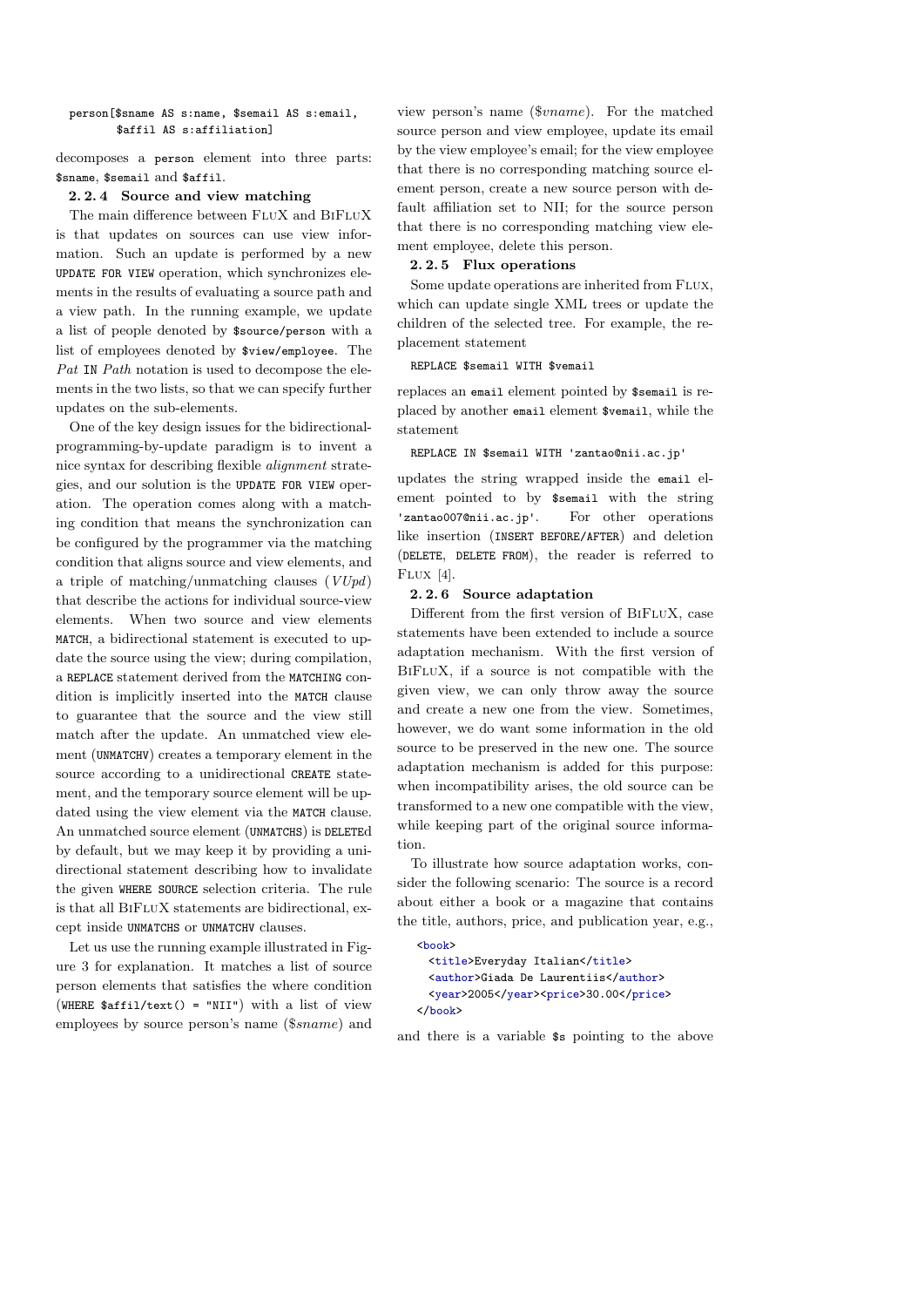record. The view can be either a book or a magazine with only the title and price, e.g.,

```
<magazine>
  <title>Everyday Italian</title>
  <price>15.00</price>
</magazine>
```
Suppose that we have decomposed the above view with the pattern magazine[\$vtitle AS v:title, \$vprice as v:price]. The following BiFluX program with *source adaptation* can transform the source into a magazine and then update it with the view values:

```
CASE $s of
 magazine[$title AS s:title, s:author+,
           s:year, $price AS s:price]
   -> REPLACE $title WITH $vtitle;
      REPLACE $price WITH $vprice
 book[s:title, $ars AS s:author+,
      $y AS s:year, s:price]
   -> ADAPT SOURCE BY CREATE VALUE
       <magazine><title/>{$ars}
          {$y}<price/></magazine>
```
Since the source is a book, it matches the second, adaptive branch and is transformed to a magazine with the author and year information preserved in the new source. After encountering an adaptive branch and executing the associated transformation, the case statement will be run again on the new source, which, in this case, is a magazine and matches the first normal branch. The replacement statements are then executed, producing the following updated source:

```
<magazine>
  <title>Everyday Italian</title>
  <author>Giada De Laurentiis</author>
  <year>2005</year><price>15.00</price>
</magazine>
```
The programmer should adapt the source with the intention of making it match with a normal branch — to avoid falling into adaptive branches repeatedly and resulting in non-termination, the underlying engine BiGUL will check that the adapted source matches a normal branch; subsequently, the adapted source will be updated by the bidirectional update statement in that branch and an updated source will be generated.

#### **2. 3 Bidirectional execution**

Although the emphasis is on writing updates, BiFluX programs have a bidirectional interpretation. They can be read as 1) an *update function*  $U(s, v') = s'$  that updates a source *s* into a new source  $s'$  which contains a given view  $v'$ , or 2) a *query function*  $Q(s) = v$  that computes a view *v* from a given source *s*; these functions may be partial. For the running example in Figure 3, (assuming that people are uniquely identified by their names) the query function is semantically equivalent to the XQuery expression:

```
<niibook>
{
 for $person in $s/person
 where $person/affiliation/text() = "NII"
 return <employee>
          {$person/name}
          {$person/email}
        </employee>
}
</niibook>
```
For example, a typical use case is to run the Bi-FluX program as a query on the source in Section 2. 1 and get the first view in that section, which is then modified to the second view. To produce a new, consistent source, the BiFluX program is run as an update on the original source and the modified view. In the new source, Josh is left unchanged, Tao is created with the default affiliation NII (as his name does not match any name in the original source), Zhenjiang's email is updated, and the Hugo is deleted:

```
<addrbook>
 <person>
   <name>Josh Ko</name>
   <email>joshko@ox.ac.uk</email>
   <affiliation>Oxford</affiliation>
 </person>
 <person>
   <name>Tao Zan</name>
   <email>zantao@nii.ac.jp</email>
   <affiliation>NII</affiliation>
</person>
 <person>
   <name>Zhenjiang Hu</name>
   <email>zhenjhu@nii.ac.jp</email>
   <affiliation>NII</affiliation>
 </person>
</addrbook>
```
Note that it is possible to preserve information in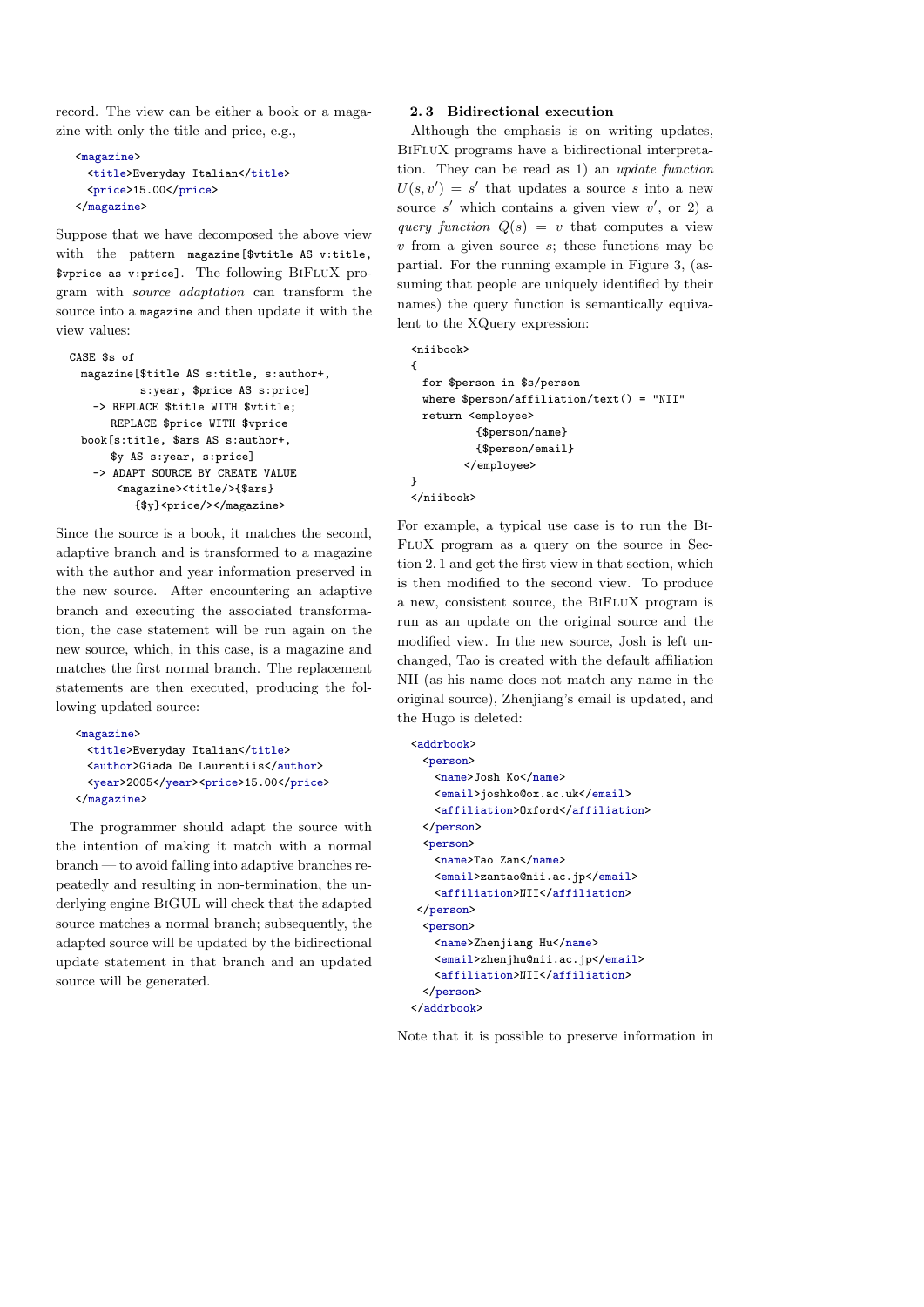```
PROCEDURE niibook($source AS s:addrbook, $view AS v:niibook) =
UPDATE person[$sname AS s:name, $semail AS s:email, $affil AS s:affiliation] IN $source/person BY
{ MATCH -> REPLACE $semail WITH $vemail
| UNMATCHV -> CREATE VALUE
       <person><name/>>email/><affiliation>NII</affiliation></person>
| UNMATCHS -> REPLACE IN $affil WITH "NCI"
} FOR VIEW employee[$vname AS v:name, $vemail AS v:email] IN $view/employee
MATCHING SOURCE BY $sname VIEW BY $vname
WHERE $affil/text() = "NII"
```
Fig. 5: Another update Strategy in BiFluX.

the original source (in this case Josh's information) since in a update program we can choose to update only part of the source and keep everything else. This is not always supported by "bidirectional" XML transformation languages: biXid [14], for example, supports transformation of one XML format into the other and vice versa, creating a new XML document from scratch every time; consequently, when biXid converts a more informative format  $F_1$  into a less informative format  $F_2$ , the information exclusive to *F*<sup>1</sup> will be lost and cannot be recovered when converting a *F*2-formatted document back to *F*1.

Our language is carefully designed to ensure that the inferred relationship between sources and views is deterministic, so that capturing it by a query function is appropriate. In other words, there exists a unique query function for each update program written in our language. Moreover, its bidirectional semantics satisfies two basic synchronization properties: that an update *U* consistently embeds view information to the source:

 $U(s, v') = s' \Rightarrow Q(s') = v$ *′* UpdateQuery and that it does not update already consistent sources:

 $Q(s) = v \Rightarrow U(s, v) = s$  QUERYUPDATE These two properties are commonly known as the well-behavedness laws of lenses in the bidirectional programming community [6].

The UPDATEQUERY property indicates that view information must be *fully embedded* into the source and cannot be arbitrarily discarded. This calls for careful language design that helps the programmer to manage view information and check that the view is indeed fully embedded. In BIFLUX, full embedding is checked during compilation to guarantee that the view can be reconstructed from the source. For example, if we write an empty statement (*{}*) in the MATCH clause of the running example instead of REPLACE \$semail WITH \$vemail, the program will fail to compile, as it will be discovered that the view variable \$vemail is not used and hence not embedded into the source.

Sometimes a part of the view contains only redundant information in the sense that it can be computed from other parts, and hence does not need to be embedded. This situation can be explicitly described with a WHERE clause. For example, suppose that in the view we include for each name some extra indexing information that can be derived from the name, and this indexing information is not present in the source. At some point in the BiFluX program for synchronizing this kind of source and view, we might have two view variables \$vname and \$index, denoting a name and an associating indexing information. We can embed \$vname into the name part of the source, but cannot do so for \$index, since \$index does not have a corresponding part in the source. In this case, we indirectly embed \$index into the source by specifying the dependency between \$index and \$vname as follows: WHERE \$index := index[\$vname]. After that, \$index is considered embedded, and we only need to embed \$vname into the source.

#### **2. 4 Other update strategies**

In this section, we show that BiFLuX is flexible enough for describing other update strategies that may better reflect the user's intention.

For the running example we have explained, even though the BiFLuX program in Figure 3 gives a reasonable update strategy for many situations, this strategy is not the only one possible; for example, deleting a person from the view may actu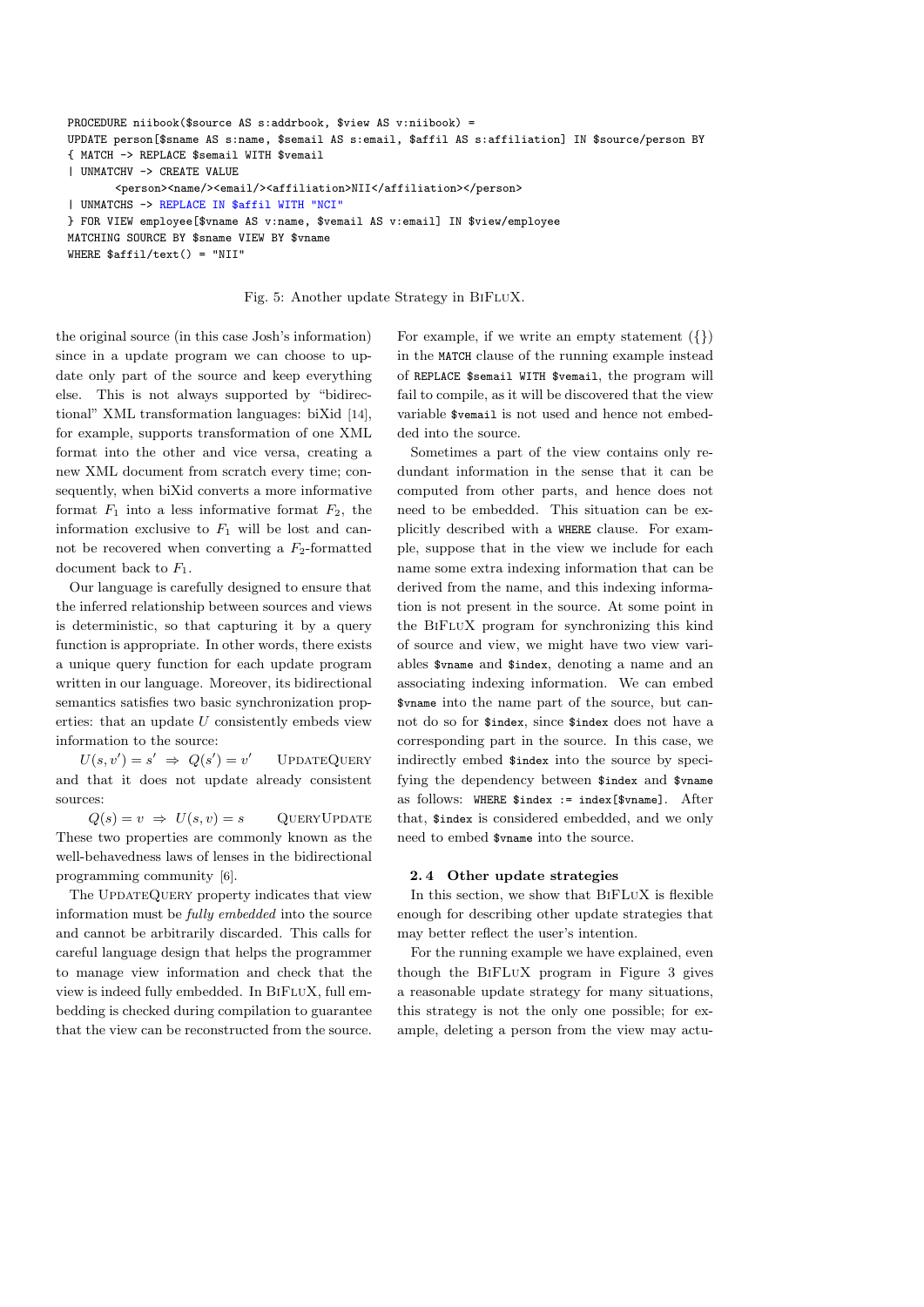ally mean that the person just moves to another institute instead of disappearing from the source database. We can easily describe this alternative update strategy by modifying the UNMATCHS case, as shown in Figure 5.

Running this second update moves people like Hugo to a new institute, in this case "NCI", producing the updated source:

```
<addrbook>
  <person>
    <name>Hugo Pacheco</name>
   <email>hpacheco@nii.ac.jp</email>
   <affiliation>NCI</affiliation>
 </person>
  <person>
   <name>Josh Ko</name>
   <email>joshko@ox.ac.uk</email>
   <affiliation>Oxford</affiliation>
 \langle/person\rangle<person>
   <name>Tao Zan</name>
   <email>zantao@nii.ac.jp</email>
   <affiliation>NII</affiliation>
\langle/person\rangle<person>
   <name>Zhenjiang Hu</name>
   <email>zhenjhu@nii.ac.jp</email>
   <affiliation>NII</affiliation>
  </person>
</addrbook>
```
For simplicity, we omit updating his email address accordingly in the BiFLuX program. In general, we can describe even more complicated strategies like conditionally delete or modify the person's information in the UNMATCHS clause.

This behavior cannot usually be described using the typical BX languages (e.g. lenses [8]), which are designed from the perspective of *get*, as they only provide one default update strategy for the *put* direction, usually reflecting deletion on the view to deletion on the source, and the user has no way of specifying a different update strategy for the *put* direction.

The main difference between BIFLUX and Foster's lenses [8] is that the emphasis is now on writing a *put* transformation instead of a *get* transformation. This will allow a much more flexible and intuitive control over backward synchronization strategies, by making several put design choices explicit in the design of a bidirectional update.



Fig. 6: Architecture of the BiFluX framework.

## **2. 5 General framework**

The general architecture of our bidirectional updating framework is illustrated in Figure 6. A Bi-FluX program is evaluated in two stages. First, it is statically compiled against a source and a view schema (represented as DTDs), producing a bidirectional executable. The generated executable can then be evaluated bidirectionally for particular XML documents conforming to the DTDs: in forward mode as a query *Q*, or in backward mode as an update *U*.

The compilation of BiFluX has two stages: The high-level BiFluX language is first normalized into a clean core language with syntax simplification, and then the core language is compiled into an XML-oblivious language BiGUL. The second stage is the key part that includes handling XML values and regular expression types, checking necessary bidirectional transformation constraints and bidirectionalizing the core language by dealing with paths, composition etc. We will explain the core language, introduce BiGUL, and describe the compilation rules from core to BiGUL in the following sections.

## **3 Core Language**

The high-level language presented in Section 2 has a user-friendly syntax, but its operations are overlapping and complex. Following the design of Flux and as standard for many other languages, we introduce a core update language of canonical operations whose semantics are easier to define, and high-level BiFluX are normalized into this core language.

To give the reader a taste of the core language, the core program for the address book running ex-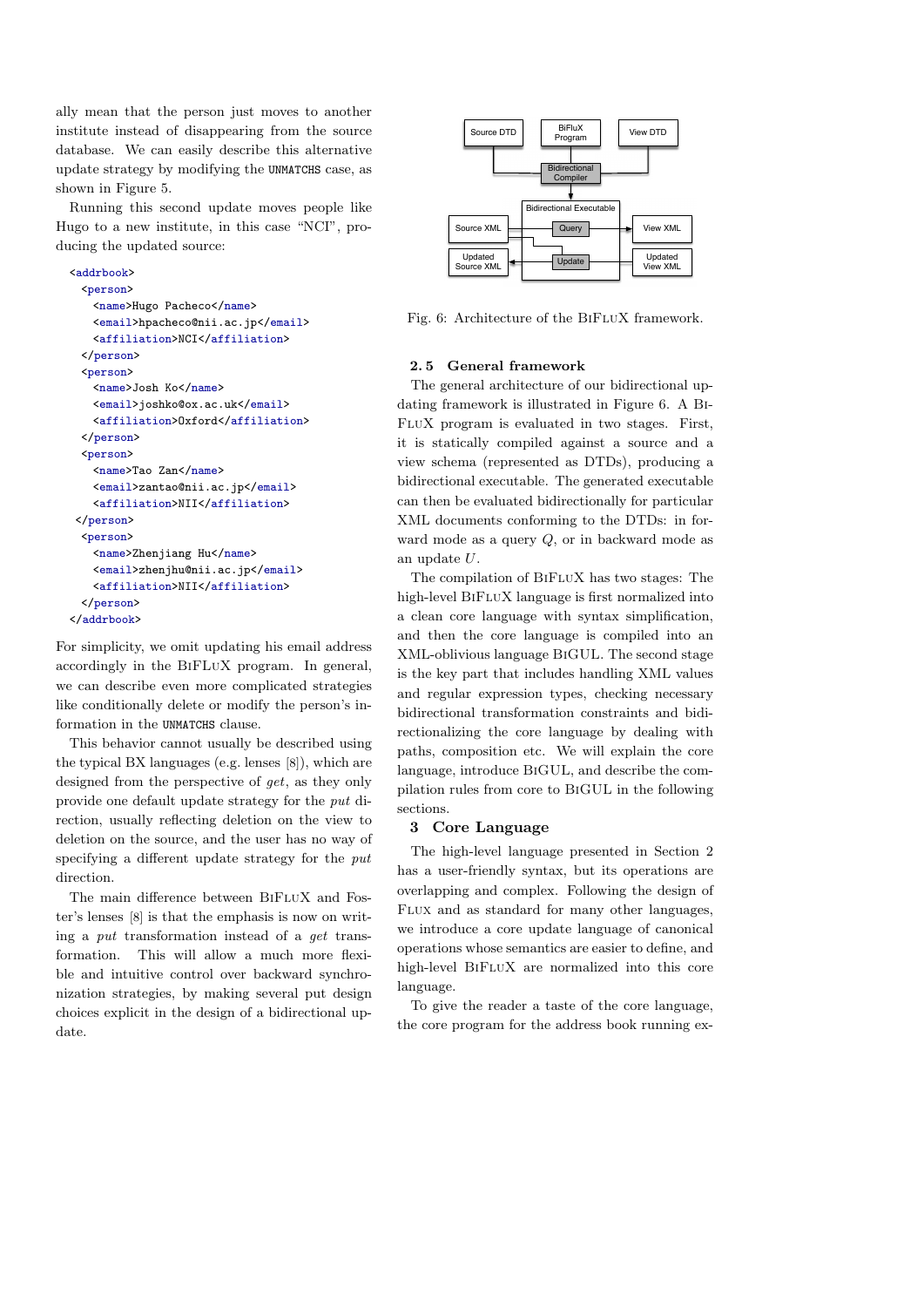```
$source / child / :: person
[ alignkey
  (case self of
     person [$same as s: name, $semail as s: email, $affilation as s: location] \rightarrow\$\text{affiliation}\ / \text{child}\ /::\ text() = "NII")(case self of
     person [$same as s: name, $semail as s: email, \{affilation \} \rightarrow \$smame]
  (case self of
      employee [\text{$\frac{1}{2}$vname as v : name, \text{$\frac{1}{2}$}vemail as v : email \rightarrow \text{$\frac{1}{2}$} vname)
  (caseS self of
     person [$sname as s: name, $semail as s: email, $affiliation as s: affiliation] \rightarrowcaseV self of
           eemployee [\text{$\$}vname as v : name, \text{$\$}vemail as v : email] \rightarrow$semail [[replace] $vemail ];
             $sname [[replace] $vname ]
     \lambda(insert person [name [""], email [""], affiliation ["NII"]])
  delete ]
$view / child / :: employee ]
```
Fig. 7: Core program of the institutional address example in Figure 3

below.

ample is shown in Figure 7. Roughly speaking, it traverses down a source path \$*source /* child */* :: *person* to get a list of people, then retrieves all the employees by the view path \$*view /* child */* :: *employee*, and finally uses a six-argument alignkey operation to update this list of people by the list of employees.

#### **3. 1 Bidirectionalizable updates**

Unlike conventional XML update languages, our core update language mainly consists of bidirectionalizable updates. Their names suggest what their update semantics are, but in Section 5 they will be interpreted as BXs [15] that update a source document given a view document or query a source document to compute its view fragment. The grammar of core *bidirectionalizable updates b* is as follows:

 $b ::=$  skip  $|$  fail  $|$  replace  $|$   $p[b]$   $|$   $[b]e_v |$   $b;$   $b'$ 

- *|* alignpos *e<sup>f</sup> b c r*
- *|* alignkey *e<sup>f</sup> ems emv b c r*
- $\vert$  caseS *p* of  $\overrightarrow{pat \rightarrow b \mid a}$
- $\vert$  caseV  $e_v$  of  $\overrightarrow{pat \rightarrow b}$
- 
- $\vert$  ifS  $e$  then  $b$  else  $b'$

$$
| \text{ if } V e \text{ then } b \text{ else } b'
$$

 $|$  iter *b*  $|$  view  $x := e_v$  in  $b | P(p_s, e_v)$ We will informally describe their update semantics

The operation skip keeps the source unchanged provided that the view is empty, the fail operation aborts an update, and the replace operation replaces the source with the view.

The operation  $p[b]$  traverses the source along a source path *p*, and runs a further update *b* on the sub-source. For example, in Figure 7, we have a source path \$*source /* child */* :: *person* followed by a slightly complex bidirectional update *b*. After evaluation of this source path, the source will be a list of people, and *b* is run on this list.

Dually, the operation  $[b]e_v$  changes the current view by evaluating an expression *e<sup>v</sup>* on it and uses the result as the new view for the update *b*. In Figure 7, after evaluation of the expression on the last line, i.e. the path \$*view /* child */* :: *employee*, the view for the inner alignkey will be a list of employees.

Composition  $b_1$ ;  $b_2$  updates a part of the source with  $b_1$ , and another part of the source with  $b_2$ . To guarantee the UpdateQuery property, the same part of the source cannot be updated twice. This is enforced by requiring that the two statements  $b_1$  and  $b_2$  update different source variables. For example, in Figure 7, we have a composition state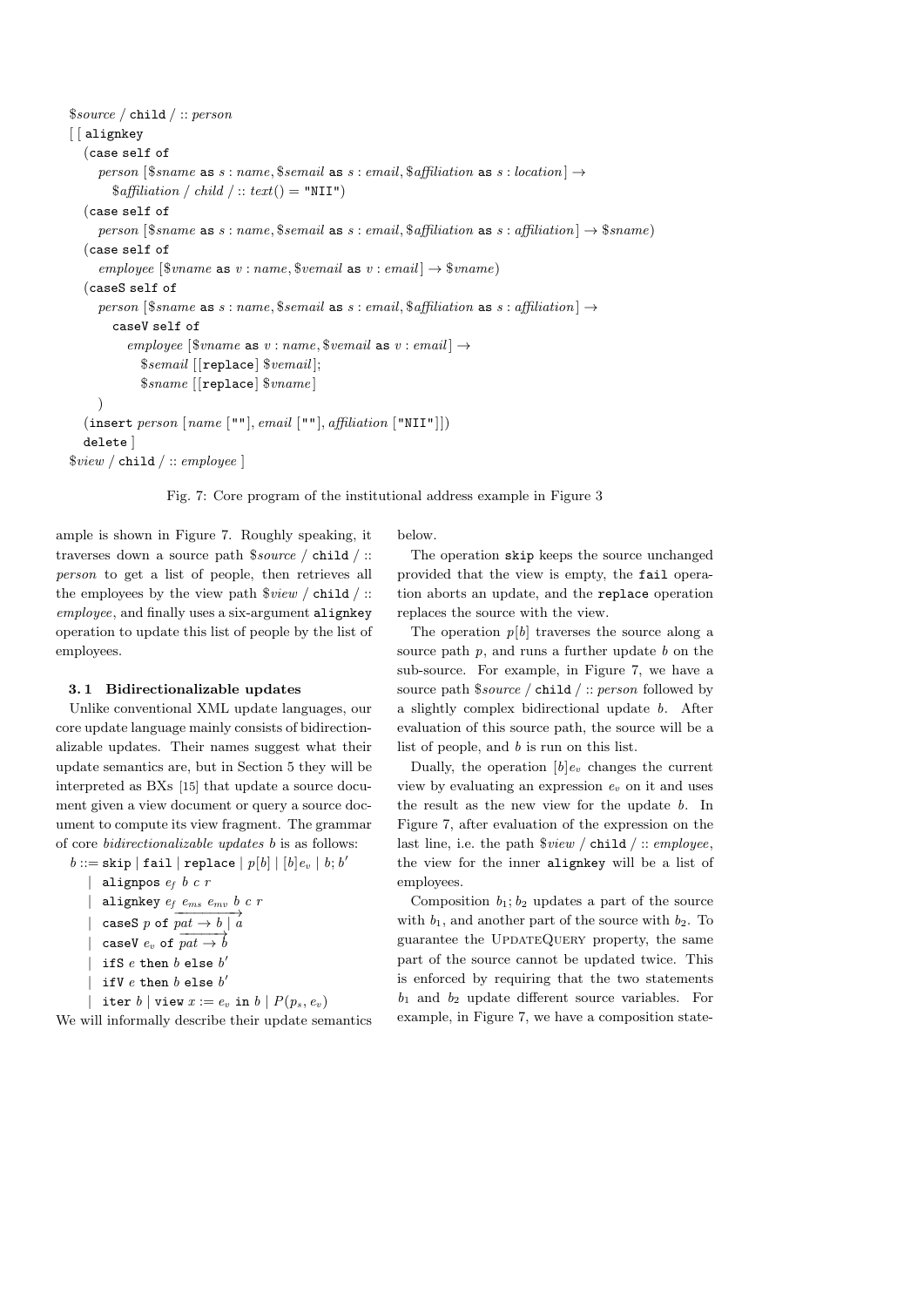ment as follows:

\$*semail* [[replace] \$*vemail* ];

\$*sname* [[replace] \$*vname* ]

Each one is in the form of  $p[[b]e_v]$ . The first one replaces source email (\$*semail*) with view email (\$*vemail*), and the second one replace source name (\$*sname*) with view name (\$*vname*).

The two special alignment statements (alignpos and alignkey) update a source sequence using a view sequence. They receive a source filtering expression *e<sup>f</sup>* which evaluates to a boolean, and match source elements satisfying *e<sup>f</sup>* with view elements by position (alignpos) or by key (alignkey). In the latter case, keys are computed from the source and view respectively by evaluating two expressions *ems* and *emv* . In Figure 7, the three expressions *e<sup>f</sup>* , *ems* , and *emv* for the alignment operation (alignkey) are case expressions. Since *e<sup>f</sup>* and *ems* are evaluated on the source, the self in *e<sup>f</sup>* and *ems* refers to the current source element (i.e. a person), while the self in *emv* refers to the current view element (i.e. an employee).

After aligning the source sequence with the view sequence, there are three cases to consider: For matched source–view element pairs, we use a bidirectionalizable statement *b* to synchronize them; for an unmatched view, we use a *create statement c* to create a suitable source to match with the view; for an unmatched source, we use a *recover statement r* to either delete or transform it. Create statements *c* are simply unidirectional updates which will be introduced in Section 3. 3. Recover statements *r* are enriched unidirectional updates of the form:

 $r ::=$  delete  $|u|$  if  $e$  then  $r$  else  $r'$ *|* case *e* of  $\overrightarrow{pat}$  → *r* 

We can use delete for deleting an unmatched source, or unidirectional updates to modify an unmatched source so that the  $e<sub>s</sub>$  filtering expression evaluates to false.

The core language also provides two kinds of conditionals (ifS and ifV) and case statements (caseS and caseV), whose expressions or paths are evaluated on the source and view respectively. The source adaptation mechanism introduced in Section 2. 2. 6 is handled by caseS at this level, which can have adaptive branches. Case statements are used in Figure 7 for decomposing the source and view by pattern matching.

There are still some operations that do not appear in Figure 7. The operation iter *b* embeds the same view into each element of a source sequence. A procedure call  $P(p_s, e_v)$  updates the subsource at the end of the source path *p<sup>s</sup>* using the result of evaluating the view expression *e<sup>v</sup>* as the view. Procedures may be recursive. The statement view  $x := e_v$  in *b* states that the value for a view variable *x* can be computed from the rest of the view using the view expression  $e<sub>v</sub>$ , and then runs *b* using the remaining view.

#### **3. 2 Expressions and paths**

In BIFLUX, updates instrumentally use XQuery expressions, XPath paths and XDuce patterns to manipulate XML data. Different expressions are used for different purpose: general expressions are arbitrary which are evaluated into a value, view expressions are a subset of them that need to be invertible, and source paths are again a subset of general paths because they are used to narrow the focus.

## **3. 2. 1 General expressions and paths**

We write expressions *e* in a minimal XQuery-like language, which is a variant of the  $\mu XQ$  core language proposed in [5]:

 $e ::= () | e, e' | n[e] | p | let pat = e in e'$  $|$   $e \approx e'$   $|$  if  $e$  then  $e'$  else  $e''$ *|* for *x* in *e* return *e ′*  $|$  case *e* of  $\overrightarrow{pat \rightarrow e'}$ 

Note that there are no case expressions in  $\mu$ XQ as they can be emulated by conditional expressions; we extend our expression language with case expressions to simplify the translation from the Bi-FluX surface language. We differentiate paths *p* in a core path language that represents a minimal dialect of XPath:

 $p$  ::= self  $|$  child  $|$  ::  $nt$   $|$  where  $e$   $|$   $p$   $/$   $p'$ 

- *| x | w |* true *|* false
- $nt ::= n | \text{text()} | \text{node()}$

To simplify the formal treatment, we consider nodetests ::*nt* that apply to atomic values and where clauses where *e* that filter values satisfying an expression *e*. As syntactic sugar, we write  $p:: nt \triangleq$  $p/\text{::}nt$ ,  $p[e] \triangleq p/\text{where } e$ , and  $p/n \triangleq p/\text{child::}n$ . **3. 2. 2 View expressions and paths**

Restrictions have to be placed on expressions used in the statement  $[b]e$ , since such expressions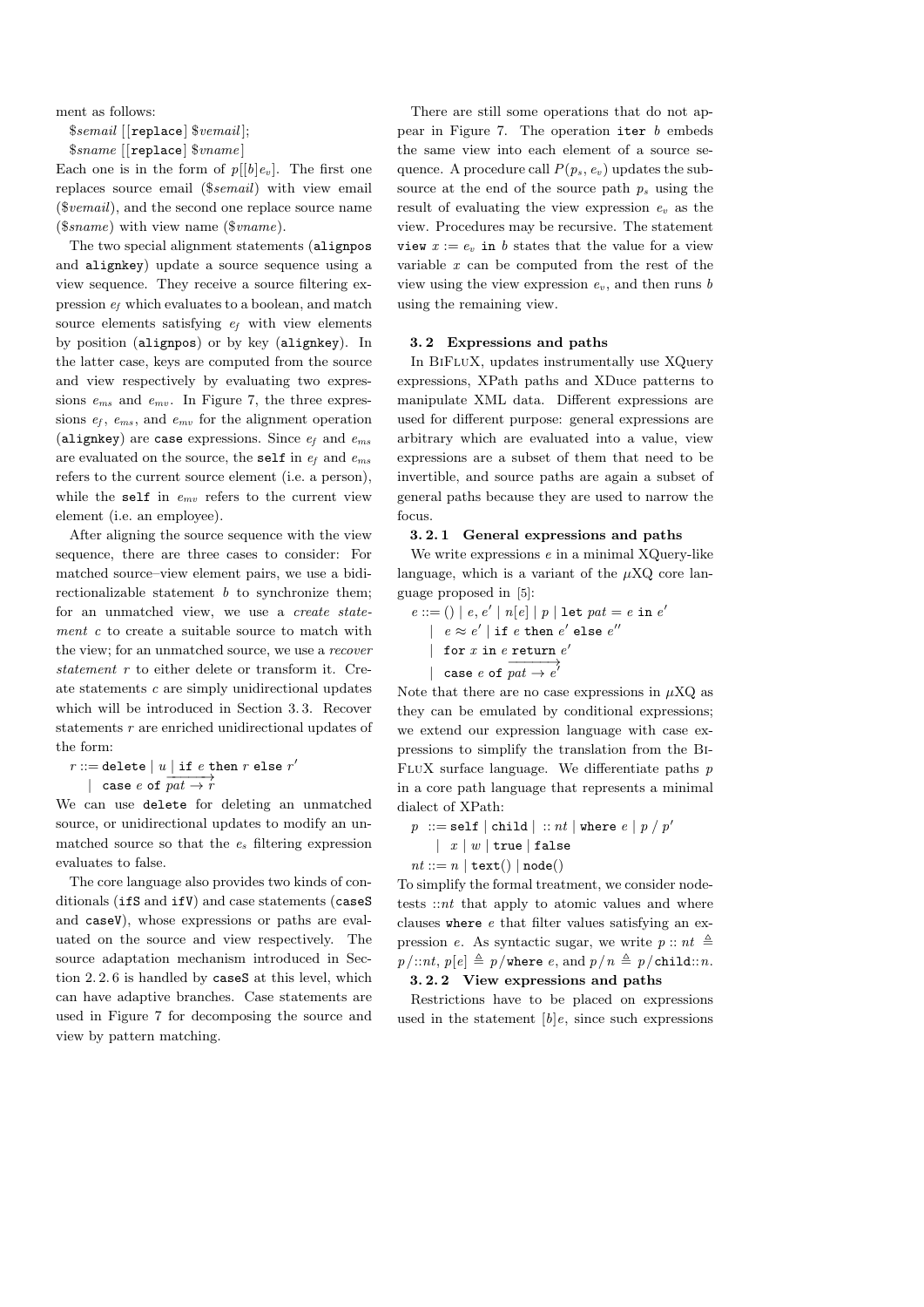should express invertible computations to allow the statement to be bidirectionalized. The allowed subset of the expressions and paths defined in Section 3. 2. 1 is as follows:

 $e ::= () | e, e' | n[e] | p | w | true | false$  $p ::= x \mid \mathtt{self} \mid \mathtt{child} \mid ::nt \mid p \mathbin{/} p'$ 

## **3. 2. 3 Source paths**

A source path  $p$ , as used in the statement  $p[b]$ , narrows the source focus to only part of the current source. Like in Flux, not all paths can be used to change the source focus: We do not allow constant string paths (*w*) and boolean paths (*true* and *false*), as they are meaningless for focus narrowing. Also, only the self and child axes are supported; this ensures that only descendants of the source focus can be selected as the new source focus and that a selection contains no overlapping elements. To sum up, the valid source paths are as follows:

 $p ::= x \mid \mathtt{self} \mid \mathtt{child} \mid :: nt \mid p \mathbin{/} p'$ 

## **3. 3 Unidirectional updates**

Unidirectional updates are used in the create statement of the alignment operations (alignpos and alignkey). Our core *unidirectional updates* are adapted from the core Flux update language [4]:

- $u ::=$  skip  $| u; u' |$  insert  $e |$  delete
	- $|$  if  $e$  then  $u$  else  $u'$   $|$  case  $e$  of  $p\vec{a}t \rightarrow \vec{u}$

*| p*[*u*] *|* left[*u*] *|* right[*u*] *|* children[*u*] These include standard operations such as the no-op skip, sequential composition, conditionals, and case expressions. The basic operations are insert *e*, which inserts a value given an empty sequence as focus; and delete, which replaces any value with the empty sequence. We can also apply an update in a specific *direction* (that traverses down a path *p*, moves to the left or right of a value, or focuses on the children of a labeled node).

# **3. 4 BiFluX to Core Update Normalization**

The translation from the high-level BIFLUX language to the core language is usually referred to as *normalization* in languages like XQuery and FLUX. Since most translation rules are straightforward (which can be seen by comparing Figures 3 and 7), we will only explain the special UPDATE FOR VIEW statements as shown in Figure 8. The *splitVStmt* function parses a *VStmt* into a matching statement and two optional unmatched-view and unmatchedsource statements. The matching statement is  ${\rm translated}$  using  $\llbracket - \rrbracket_{MStmt}^{b}(pat_s, pat_v, p_s, p_v)$  that accepts source/view patterns and paths. The source/view patterns (*pats*, and *patv*) are used to do a pattern match on the current source and view, to decompose them into smaller subparts, and the source/view paths  $(p_s, \text{ and } p_v)$  are used to extract the source and view keys for matching; the paths are also used to generate a replace statement that updates the source key with the view key, guaranteeing that the updated source still matches with the view. The translated core expression first gives a case analysis on the current source using *pat* and view using *pat′* , then executes the core statement normalized form surface language. Optional unmatched-view statements are translated using a function  $\llbracket - \rrbracket_{MStmt}^c(mpat)$  that takes an extra optional view pattern and returns a core create update; Optional unmatched-source statements are translated using a function  $\llbracket - \rrbracket_{MStmt}^r(mpat)$  that takes an extra optional source pattern and returns a core recover update; if no UNMATCHS clause is defined, all unmatched source elements are deleted by default.

The translation denotes a partial function from high-level BIFLUX to core BIFLUX. For example, INSERT is not supported for bidirectional updates, UPDATE FOR VIEW is not supported for unidirectional updates, and CREATE is only supported under UNMATCHV or UNMATCHS clauses, respectively. We assume that paths and expressions are expressed in terms of our core languages; this is standard practice as normalization of XQuery expressions or XPath paths can be done independently.

# **4 BiGUL**

The core language presented in Section 3 still retains XML-specific details from the high-level Bi-FluX and freely uses pattern matching and variables to manage data-flow, making it difficult to directly give a formal bidirectional semantics to the language. To achieve bidirectionality more reliably, we designed a generic bidirectional update language BiGUL [15], in which the data representation is XML-free and the data-flow management is done in a point-free style. One of the design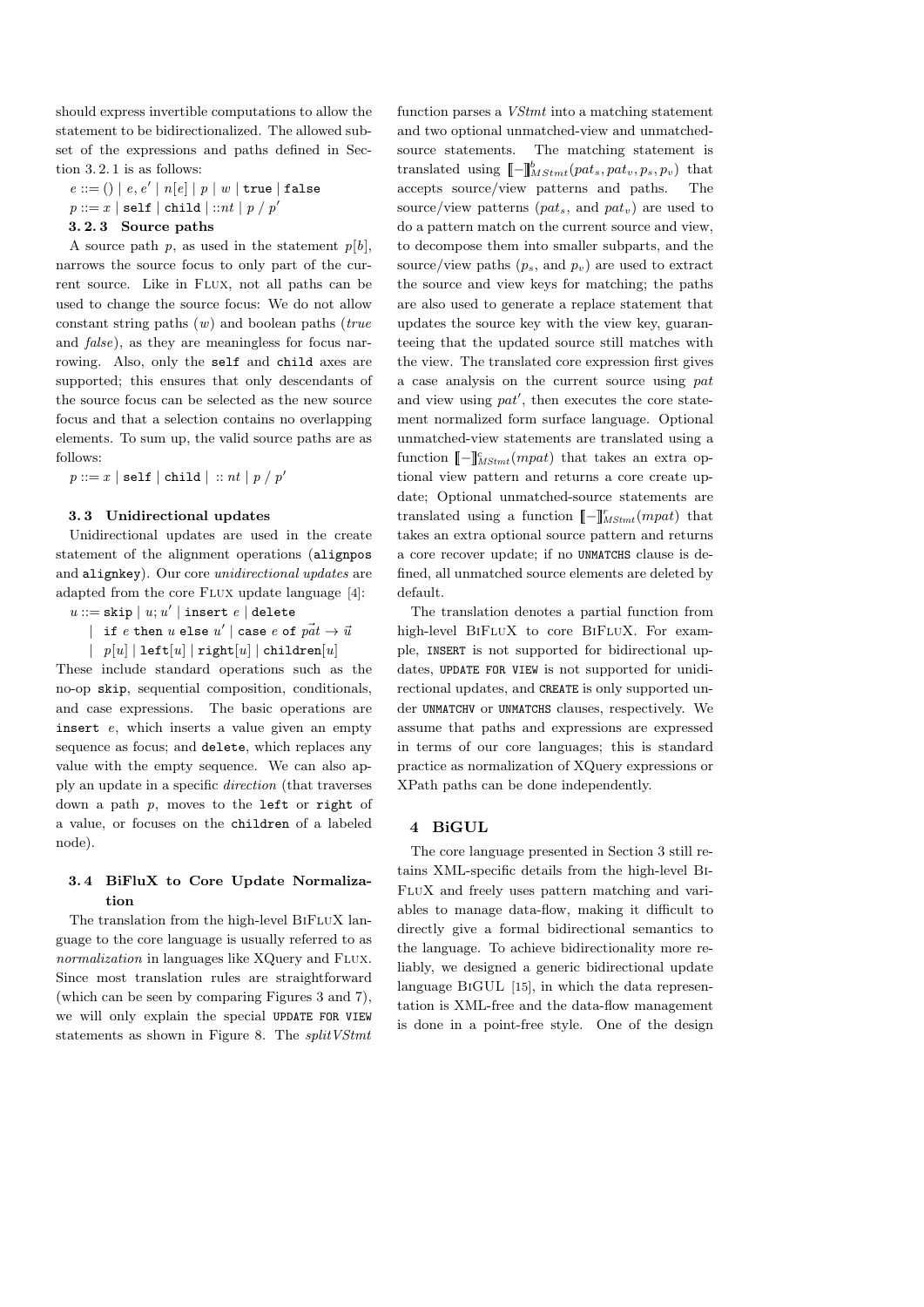**[UPDATE** pat IN p BY vs FOR VIEW pat' IN p' MATCHING SOURCE BY p<sub>s</sub> VIEW BY  $p_v$   $\int_{U}^{b} p_d(e_S, e_V, \vec{x} = \vec{e})$  $= p[[b]p']$ where  $((s_{SV},ms_{V},ms_{S}),p_{s}^{'},p_{v}^{'})=(splitVStmt(vs),$  case self of  $pat\rightarrow p_{s},$  case self of  $pat'\rightarrow p_{v})$  $b = \text{aligned}$  (case self of  $pat \rightarrow es$ )  $p'_s$   $p'_v$   $[ssv]_{MStmt}^b (pat, pat', p_s, p_v)$   $[msv]_{MStmt}^c (pat')$   $[mss]_{MStmt}^r (pat)$  $split VStmt : VStmt \rightarrow (Maybe Stmt, Maybe Stmt, Maybe Stmt)$  $split VStmt$  (MATCH  $\rightarrow$  *s*) = (*Just s, Nothing, Nothing*)  $split VStmt$  (UNMATCHV  $\rightarrow$  *s*) = (*Nothing, Just s, Nothing*)  $split VStmt$  (UNMATCHS  $\rightarrow$  *s*) = (*Nothing, Nothing, Just s*)  $split VStmt$  (MATCH  $\rightarrow s$  '|'  $vs$ ) = (*Just s, ms*<sub>V</sub>*, ms*<sub>*S*</sub>) **where**  $splitVStmt$  (*vs*) = (*Nothing, ms*<sub>*V*</sub>*, ms*<sub>*S*</sub>)  $splitVStmt$  (UNMATCHV  $\rightarrow$  *s* '|' *vs*) =  $(ms_{SV}, Just \ s, ms_{S})$ **where**  $split VStmt (vs) = (ms_{SV}, Nothing, ms_S)$  $splitVStmt$  (UNMATCHS  $\rightarrow$  *s* '|' *vs*) =  $(ms_{SV}, ms_{V}, Just s)$ **where**  $splitVStmt$  (*vs*) = ( $ms_{SV}, ms_{V}, Nothing$ )

Fig. 8: BiFluX UPDATE FOR VIEW statement normalization.

different from the core language.

One important new operation is Update, which is used to decompose a source into parts by pattern matching, and then update each part by a separate BiGUL program. The patterns used are called update patterns (*upat*): UVar updates the current source with a *bigul* statement, UIn updates the children of the current source, UProd decomposes the source into a product of two parts and updates each part separately, UConst matches the current source with a given value, and ULeft and URight handles the situation in which source is a choice. The view for the Update operation should have the same structure as the update pattern; to rearrange the view into that structure, a new operation RearrV is introduced, which computes a new view by a simple invertible function (like what [*e*]*b* does). Sometimes the source also needs to be rearranged for updating, so a dual operation RearrS is introduced.

Here is a small example about Update and RearrV. Suppose that the source is a piece of personal information which have name, email, and affiliation as its children, and a view that is a pair of name and email. If we want to update the source's name and email with the information from view, we can write a BiGUL program like this:

RearrV

 $(\lambda(\text{vname}, \text{vemain}) \rightarrow (\text{vname}, (\text{vemain}, \text{(})))$ (Update (UIn (UProd (UVar Replace) (UProd (UVar Replace)  $(UVar \,$ Skip $))))$ 

*bigul* ::= Replace *|* Fail *|* Skip *|* Update *upat*

*|* Iter *bigul |* CaseS *−−−−−−−−−→ caseSBranch*

*|* CaseV *−−−−−−−−−→ caseVBranch*

- *|* Align *filter match bigul create conceal*
- *|* RearrS *sRearr bigul*
- *|* RearrV *vRearr bigul*
- *upat* ::= UVar *bigul |* UIn *upat |* UProd *upat upat |* UConst *a |* ULeft *upat |* URight *upat*
- *caseSBranch* ::= (*predicate, branch*)

*branch* ::= Normal *bigul*

*|* Adaptive *adaptSource*

*caseVBranch* ::= (*predicate, bigul*)

### Fig. 9: Syntax of BiGUL.

goals of BiGUL is to serve as the underlying engine for BiFluX —we will compile the core language into BiGUL in Section 5. The advantage of using BiGUL is that it is completely formally verified in the dependently typed language AGDA [19] to guarantee that any program written in BiGUL satisfies the BX properties. We have ported it into Haskell as an embedded domain-specific language, and the compilation rules in Section 5 can freely use Haskell's language features to produce BiGUL programs.

The syntax of BiGUL is shown in Figure 9, which originates from BiFluX's core language, and thus many operations —e.g., Replace, Fail, and Skip resemble those presented in Section 3. 1. In this section, we will mainly focus on the operations that are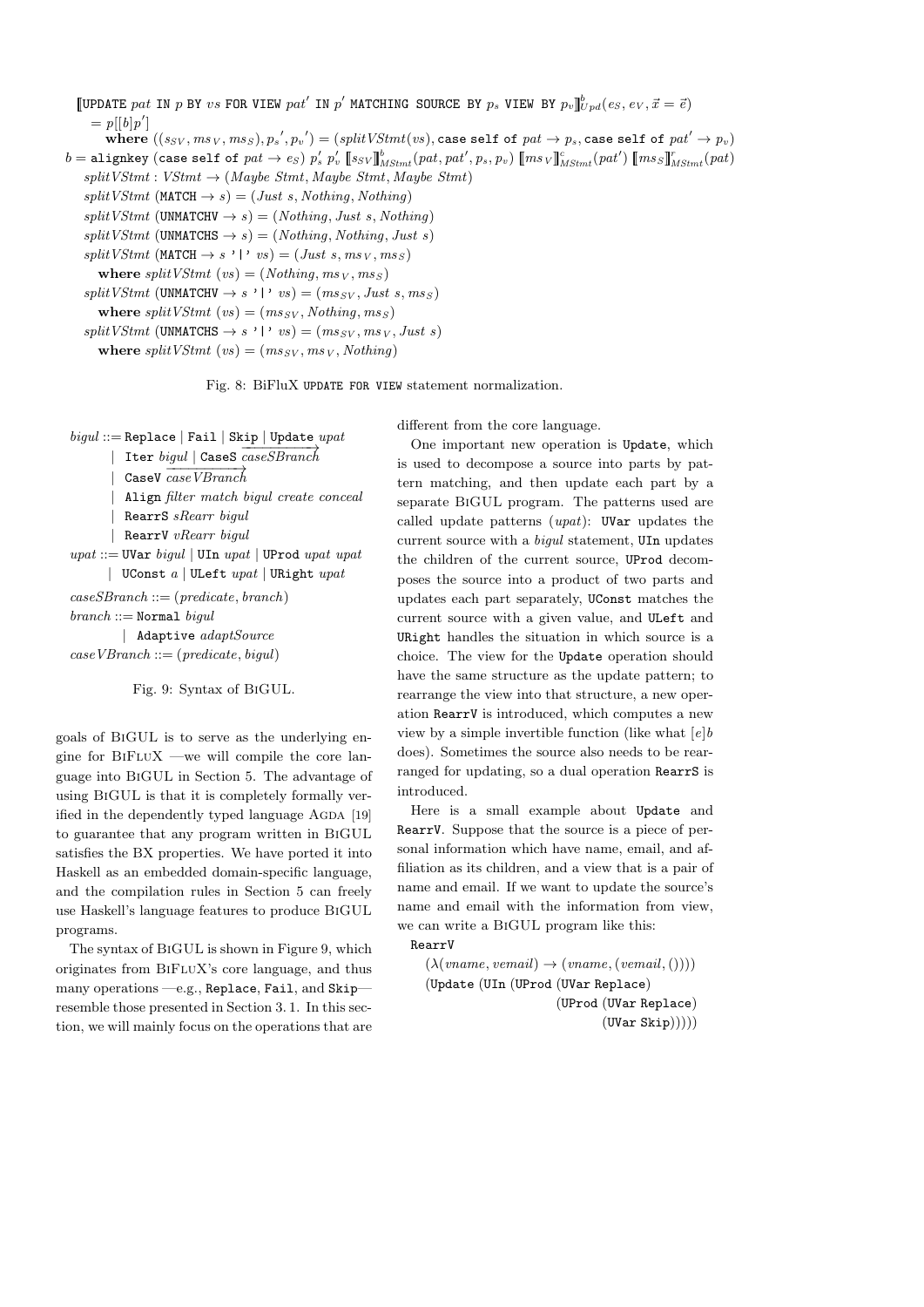We first rearrange the view pair (*vname, vemail*) into a triple, adding an empty view element at the end in order to match with the update pattern (also matching a triple), then update the source by using UIn in order to update its children, which is a product of elements, and finally decompose the product by two UProd patterns. After the source is decomposed into a triple, we use the updates Replace, Replace, and Skip associated with the UVar patterns to replace the name and email and leave the affiliation unchanged.

The Align operation in BiGUL unifies the two core operations alignpos and alignkey into one, based on the observation that alignpos can be regarded as a special case of alignkey that uses position as the key. The boolean *filter* function corresponds to *e<sup>f</sup>* , while the boolean *match* function specifies when a source and view element are matched. The remaining three arguments deal with the three cases arising from source–view alignment: the *bigul* program deals with matched pairs, the *create* function creates a new source from an unmatched view element, and the *conceal* function deletes or modifies an unmatched source element.

CaseS and CaseV are two kinds of case analysis on either source or view. They differ from their counterparts in the core in two aspects: BiGUL's CaseS and CaseV always match the whole source or view with the branches, and the source or view is fed into a boolean function (*predicate*) to decide whether it matches a branch. BiGUL does not include conditionals like ifS and ifV in the core, since they are subsumed by CaseS and CaseV.

#### **5 Core Compilation**

The core language is compiled into BiGUL, which is the most complex part of this work since details about XML and bidirectionality are dealt with here. For the address book running example, the normalized core program in Figure 7 is compiled into the BiGUL program in Figure 10. The compilation (Section 5. 2) basically consists of five parts: translating the core bidirectionalizable updates to BiGUL operations (Sections 5. 2. 3, 5. 2. 4, and 5. 2. 5), source paths into BiGUL update patterns (Section 5. 2. 1), view expressions into BiGUL's view rearrangement operation (Section 5. 2. 2), general expressions into Haskell expressions (Section 5. 3), and unidirectional updates into Haskell functions. The more interesting part is, naturally, the translation of the bidirectionalizable updates, and we will devote this section to this part. The translation of the unidirectional updates are straightforward and in fact tedious, so we omit them in this paper for brevity.

We should emphasize that we intend the compilation rules to serve as the (preliminary) *definition* of BiFluX semantics. That is, instead of defining a semantics for the surface language and then proving that the compilation rules preserve the semantics, we will rely on the intuitive understanding of what  $BIFLUX$  programs should do —as presented in Section 2— and capture that intuition with the compilation rules. Admittedly, it is hard to make a semantics defined by compilation as clear as one hopes for, but such a semantics is usually sufficient for an experimental language. Our main purpose of designing BiFluX is to experiment with the paradigm of bidirectional programming by update, and we expect to make further changes and extensions (some of which will be mentioned in Section 7) to the language. We plan to give a better formalization, in particular specifying a semantics for the surface language, after the language is more mature and stabilized.

What we have refrained from saying explicitly up until now is that all of the high-level BIFLUX language, the core language, and BiGUL are typed. We have omitted the typing rules for the languages from the paper since they are in general straightforward. The compiler, however, sometimes needs to use type information in a core program to generate appropriate BiGUL code, and hence the compilation rules need to refer to the types. Therefore, before presenting the compilation rules, we first give an account of the type system used by the core language in Section 5. 1.

# **5. 1 XML values and regular expression types**

As several other XML processing languages [12] [4][5], we consider a type system of regular expres- $\frac{1}{2}$  sion types with structural subtyping  $\frac{1}{2}$ .

<sup>†</sup>2 We use *∥* for syntax alternatives in the type grammar to prevent confusion.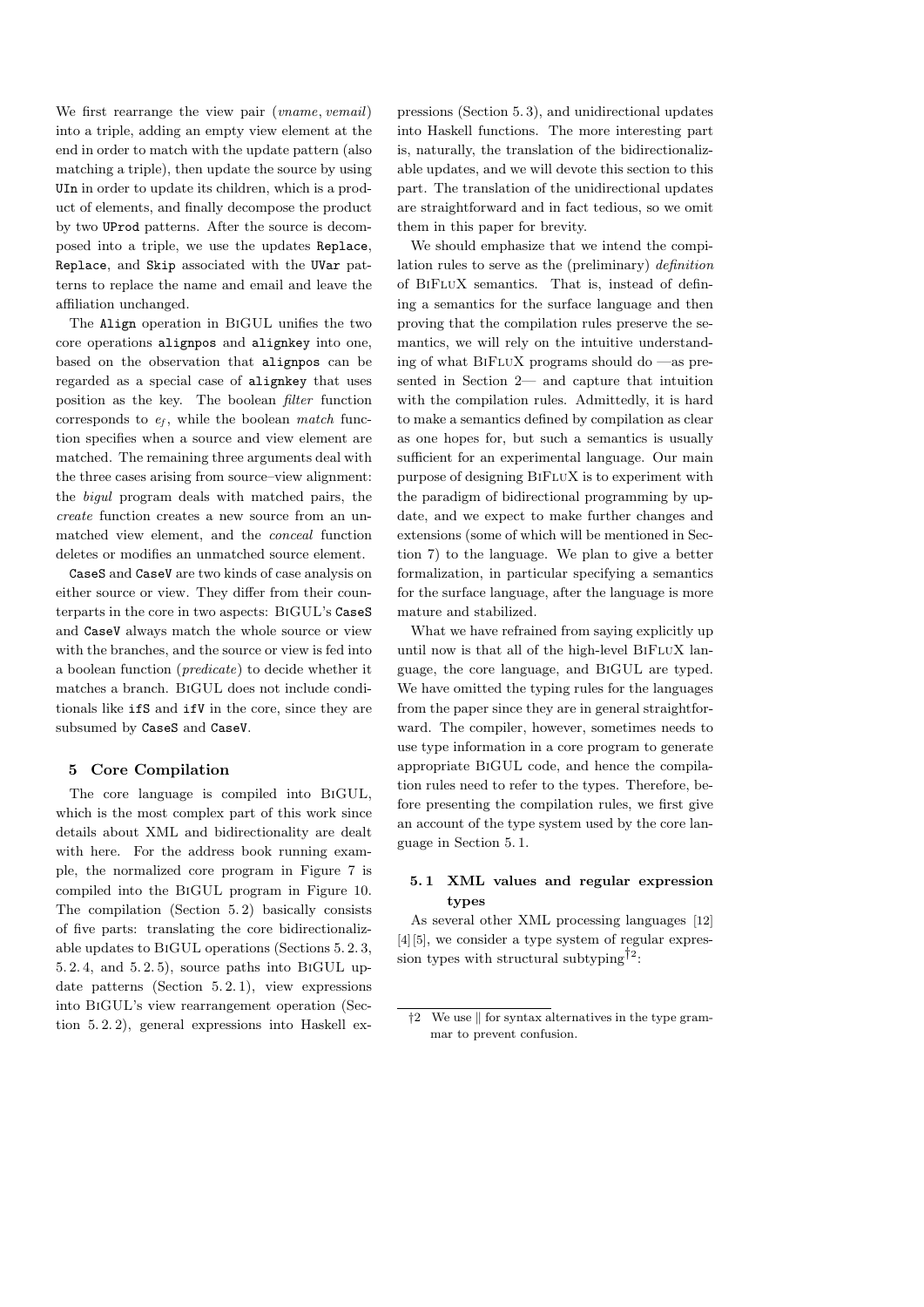Update (UIn (UVar (RearrV (*λ*(*Niibook hEmployeelst*) *→ hEmployeelst*) (Align (*λhPerson →* **case** *hPerson* **of**  $\{Person(sName, sEmail, sAffil) \rightarrow out sAffil \equiv "NII" \})$ (*λhPerson hEmployee →* **case**  $h$ *Person* **of**  $\{Person(sName, sEmail, Affil) \rightarrow sName\}$  $\equiv$  **case** *hEmployee* **of**  $\{ \text{Employee}(vName, vEmail) \rightarrow vName \})$ (Update (UVar (CaseS [  $((\lambda hs \rightarrow \text{case } hs \text{ of } \{ Person(sName, (sEmail, sAffil)) \rightarrow True; \_ \rightarrow False\}),$ Normal (RearrS (*λPerson* (*sName,*(*sEmail, sAffil*)) *→* (*sName,*(*sEmail, sAffil*)))  $($ RearrV  $(\lambda hv \rightarrow (hv,())$  $($ RearrV $($  $\lambda$  $(hv, hvv)$  $\rightarrow$  $(hv, hvv)$  $)$ (CaseV [  $((\lambda(hv, \_) \rightarrow \text{case } hv \text{ of } \{ \text{Employee } (vName, vEmail) \rightarrow True; \_ \rightarrow False \}).$ RearrV  $(\lambda(Employee (vName, vEmail),()) \rightarrow (vName, hEmail))$  $(Remark S(\lambda(sName, (sEmail, sAffil)) \rightarrow ((sEmail, sName), sAffil))$  $($ RearrV $(\lambda(vName, vEmail) \rightarrow ((vEmail, vName), )))$ (Update (UProd (UProd (UVar (Update (UVar (RearrV (*λvEmail → vEmail*) Replace)))) (UVar (Update (UVar (RearrV (*λvName → vName*) Replace))))  $(UVar$   $Skip))))$ ))))))))))))))))))  $(\lambda(Emplogee(vName, vEmail)) \rightarrow Person("", ("", "NII"))$  $(\lambda \rightarrow \text{Nothing})))$ 

Fig. 10: Compiled BiGUL program of the address example.

Atomic types

 $\alpha ::=$  bool  $\parallel$  string  $\parallel n[\tau]$ Sequence types *τ* ::=  $\alpha \parallel$  ()  $\parallel$   $\tau \mid$   $\tau' \parallel$   $\tau, \tau' \parallel$   $\tau^* \parallel$   $X$ 

*Atomic types*  $\alpha \in Atom$  are primitive booleans, strings or labeled sequences *n*[*τ* ]. *Sequence types τ ∈ Type* are defined using regular expressions, including empty sequence (), alternative choice  $\tau$  |  $\tau'$ , sequential composition  $\tau, \tau'$ , iteration  $\tau^*$ or type variables  $X$ ; choice and composition are right-nested. We define the usual  $\tau^+ = \tau, \tau^*$  and  $\tau^? = \tau$  | (). Types can also be recursively defined: Type definitions

 $\tau_D ::= \alpha \parallel () \parallel \tau_D \mid \tau'_D \parallel \tau_D, \tau'_D \parallel \tau_D^*$ 

Type signatures

 $E := \cdot \parallel E$ , type  $X = \tau_D$ 

*Type definitions*  $\tau_D$  are sequences with no top-level variables (to avoid non-label-guarded recursion [5]). A *type signature E* is a set of named type definitions of the form  $X = \tau_D$ , and is well-formed if no two types have the same name and all type variables in definitions are declared in *E*. We write  $E(X)$  for the type bound to *X* in *E*. Hereafter, we will assume the signature *E* to be fixed.

In traditional XML-centric approaches [12][5], values are encoded using a uniform representation that does not record the structure that types impose on values. This "flat" representation is economical and simplifies subtyping, but makes it harder to realize that a value belongs to a type and therefore to integrate regular expression features into functional languages with non-structural type equivalence, such as Haskell or ML. In this paper, we instead consider a structured representation of values (in line with values of algebraic data types) that keep explicit annotations which, in a way, witness how to parse a flat value as an instance of a type [17]: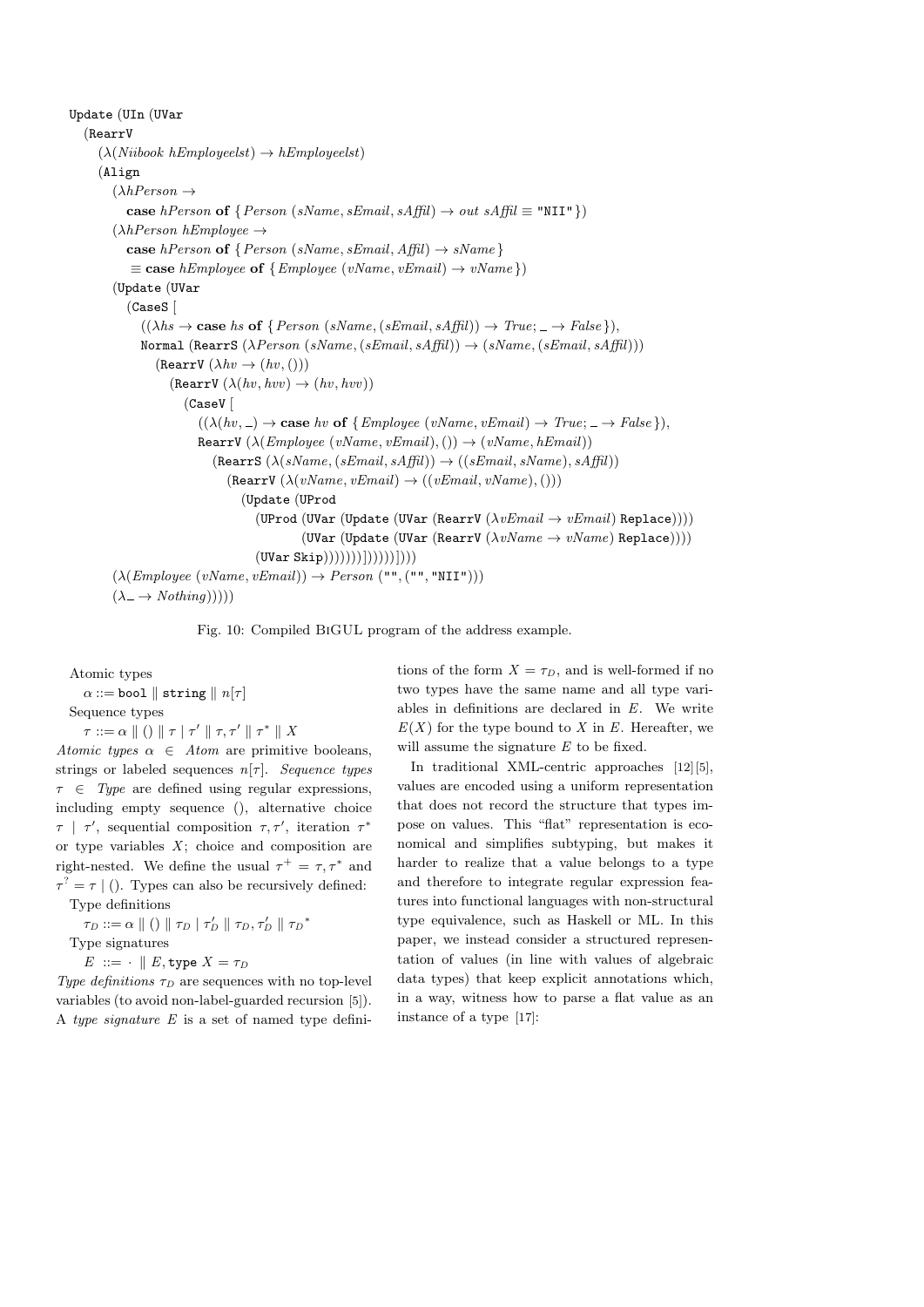$$
\Gamma \vdash_{\!sp} p \Rightarrow f
$$

$$
\begin{array}{c}\n\overline{\Gamma \vdash_{sp} x \Rightarrow \lambda upat.genupat(\Gamma, x, upat)} \\
\hline\n\frac{\tau \leq: nt}{\{\tau\} \vdash_{sp} x: nt \Rightarrow id} & \{\tau\} \vdash_{sp} \text{self} \Rightarrow id \\
\overline{\{\tau\} \vdash_{sp} x: nt \Rightarrow id} & \{\tau\} \vdash_{sp} x: nt \Rightarrow (UVar \text{ Skip}) & \Gamma \vdash_{sp} p_1 \Rightarrow f_1 \quad \Gamma \vdash_{sp}^{\text{iter}} p_2 \Rightarrow f_2 \\
\hline\n\Gamma \vdash_{sp}^{\text{iter}} p \Rightarrow f \\
\hline\n\frac{\{\Gamma \vdash_{sp} \vdash_{sp} :: nt \Rightarrow (UVar \text{ Skip})}{\{\{\tau\} \vdash_{sp} :: nt \Rightarrow (UConst))\}} & \{\tau\} \vdash_{sp} x: nt \Rightarrow f_1 \quad \{\tau\} \vdash_{sp} x: nt \Rightarrow f_2 \\
\hline\n\frac{\{\tau\} \vdash_{sp} :: nt \Rightarrow f}{\{\tau\} \vdash_{sp}^{\text{iter}} :: nt \Rightarrow f} & \{\tau\} \vdash_{sp}^{\text{iter}} :: nt \Rightarrow f \\
\frac{\{\tau\} \vdash_{sp} :: nt \Rightarrow f}{\{\{\tau\} \vdash_{sp}^{\text{iter}} :: nt \Rightarrow f \Rightarrow f} & \{\alpha\} \vdash_{sp} p \Rightarrow f}{\{\{\tau\} \vdash_{sp}^{\text{iter}} p \Rightarrow f} & \{\tau\} \vdash_{sp}^{\text{iter}} p \Rightarrow f \\
\frac{\{\tau\} \vdash_{sp}^{\text{iter}} :: nt \Rightarrow f_1 \quad \{\tau_2\} \vdash_{sp}^{\text{iter}} \vdash_{sp} \Rightarrow f}{\{\{\tau_1\} \vdash_{sp}^{\text{iter}} p \Rightarrow f} & \{\alpha\} \vdash_{sp}^{\text{iter}} p \Rightarrow f}{\{\{\tau_1\} \vdash_{sp}^{\text{iter}} p \Rightarrow f} & \{\tau_1\} \vdash_{sp}^{\text{iter}} p \Rightarrow f \\
\frac{\{\tau_1\} \vdash_{sp}^{\text{iter}} \vdash_{sp} p \Rightarrow f_1 \quad \{\tau_2\} \vdash_{sp}^{\text{iter}} p \Rightarrow f_2}{\{\{\tau_1\} \vdash_{sp}^{\text{iter}} p \Rightarrow f_1 \quad \{\tau_2\} \vdash_{sp}^{\text{iter}} p \Rightarrow f_2}\n\end{array}
$$

 $\{\tau_1 \mid \tau_2\} \vdash^{\text{iter}}_{sp} p \Rightarrow$ 

*λupat.*UVar (CaseS [(*isLeft,* Normal (Update (*f*<sup>1</sup> *upat*)))*,*(*isRight,* Normal (Update (*f*<sup>2</sup> *upat*)))])

Fig. 11: Compilation of source path.

Atomic values

 $t := true | false | w | n[v]$ 

Forest values

 $v ::= t | () | L v | R v | (v, v) | [v_0, \ldots, v_n]$ *Atomic values*  $t \in Tree$  *can be true, false*  $\in Bool$ , strings  $w \in \Sigma^*$  (for some alphabet  $\Sigma$ ), or singleton trees *n*[*v*] with a node label *n*. *Forest values*  $v \in Val$  include the empty sequence (), left- *L v* or right-  $R$  *v* tagged choices, binary sequences  $(v, v)$ and lists of arbitrary length  $[v_0, \ldots, v_n]$ . The semantics of a type  $\tau$  denotes a set of values  $\llbracket \tau \rrbracket$ that is defined as the minimal solution (formally the least fixed point [12]) of the following set of equations:

 $[[()]] \triangleq \{()\}$  [string]  $\triangleq \Sigma^*$  $\llbracket \text{bool} \rrbracket \triangleq \{ \text{true}, \text{false} \}$   $\llbracket X \rrbracket \triangleq \llbracket E(X) \rrbracket$  $[n\tau| \mathbb{R} \triangleq \{n[v] \mid v \in \llbracket \tau \rrbracket\}$  $\llbracket \tau, \tau' \rrbracket \triangleq \{ (v, v') \mid v \in \llbracket \tau \rrbracket, v' \in \llbracket \tau' \rrbracket \}$ <sup>J</sup>*<sup>τ</sup> <sup>|</sup> <sup>τ</sup> ′* <sup>K</sup> <sup>≜</sup> *{L v <sup>|</sup> <sup>v</sup> <sup>∈</sup>* <sup>J</sup>*<sup>τ</sup>* <sup>K</sup>*} ∪ {R v <sup>|</sup> <sup>v</sup> <sup>∈</sup>* <sup>J</sup>*<sup>τ</sup> ′* K*}*  $[\![\tau^*]\!] \triangleq \{ [v_0, \ldots, v_n] \mid v_0, \ldots, v_n \in [\![\tau]\!], n \geq 0 \}$ 

In our context, values in the type semantics preserve the type structure. We will denote flat values  $ft \in FTree$  and  $fv \in FVal$  (dropping left/right tags, parenthesis and list brackets) by:

Flat atomic values

 $ft ::=$ **true** |**false** |  $w | n[fv]$ Flat forest values

 $f(v ::= () | ft, fv)$ 

The notion of subtyping plays a crucial role in

XML approaches with regular expression types. A type  $\tau_1$  is said to be a *subtype* of  $\tau_2$ , written  $\tau_1 \leq \tau_2$ , if the flat values belonging to  $\tau_1$  are also values of  $\tau_2$ , i.e.  $\llbracket \tau_1 \rrbracket_{\text{flat}} \subseteq \llbracket \tau_2 \rrbracket_{\text{flat}}$ . Since we retain a structured representation of values, upcasting a value *v*<sup>1</sup> of type  $\tau_1$  into a supertype  $\tau_2$  requires more than a proof of subtyping: we must also change  $v_1$  into a value  $v_2$  that contains the same flat information as *v*<sub>1</sub> but conforms to the structure of  $\tau_2$ . This problem has been considered in [17], that introduces a subtyping algorithm as a proof system with judgments of the form  $\vdash \tau_1 \langle \tau_2 \Rightarrow c$ , that we treat as a "black box". In BX terms,  $c : \tau_2 \leftrightarrow \tau_1$  is called a *canonizer* [9], which is a bit like a lens from  $\tau_2$  to  $\tau_1$  that comprises a total upcast function  $ucast:\tau_1 \to \tau_2$ , and a partial downcast function  $dcast: \tau_2 \to \tau_1$ . In our sense, canonizers satisfy two properties stating that they only handle structure:

> *ucast*  $v_1$  ∼  $v_1$  UP<sub>∼</sub>  $dcast v_2 = v_1 \Rightarrow v_1 \sim v_2$  DOWN<sub>∼</sub>

The equivalence relation *∼* used above ignores structure and relates values parsing the same data using different markup, e.g.,  $L v \sim R v$ ; formally, *v* ∼ *v*<sup> $\prime$ </sup>  $\triangleq$  *flat*(*v*) = *flat*(*v*<sup> $\prime$ </sup>)

where the function  $flat : Val \rightarrow FVal$  flattens a structured value.

#### **5. 2 Compilation of Bidirectionalizable**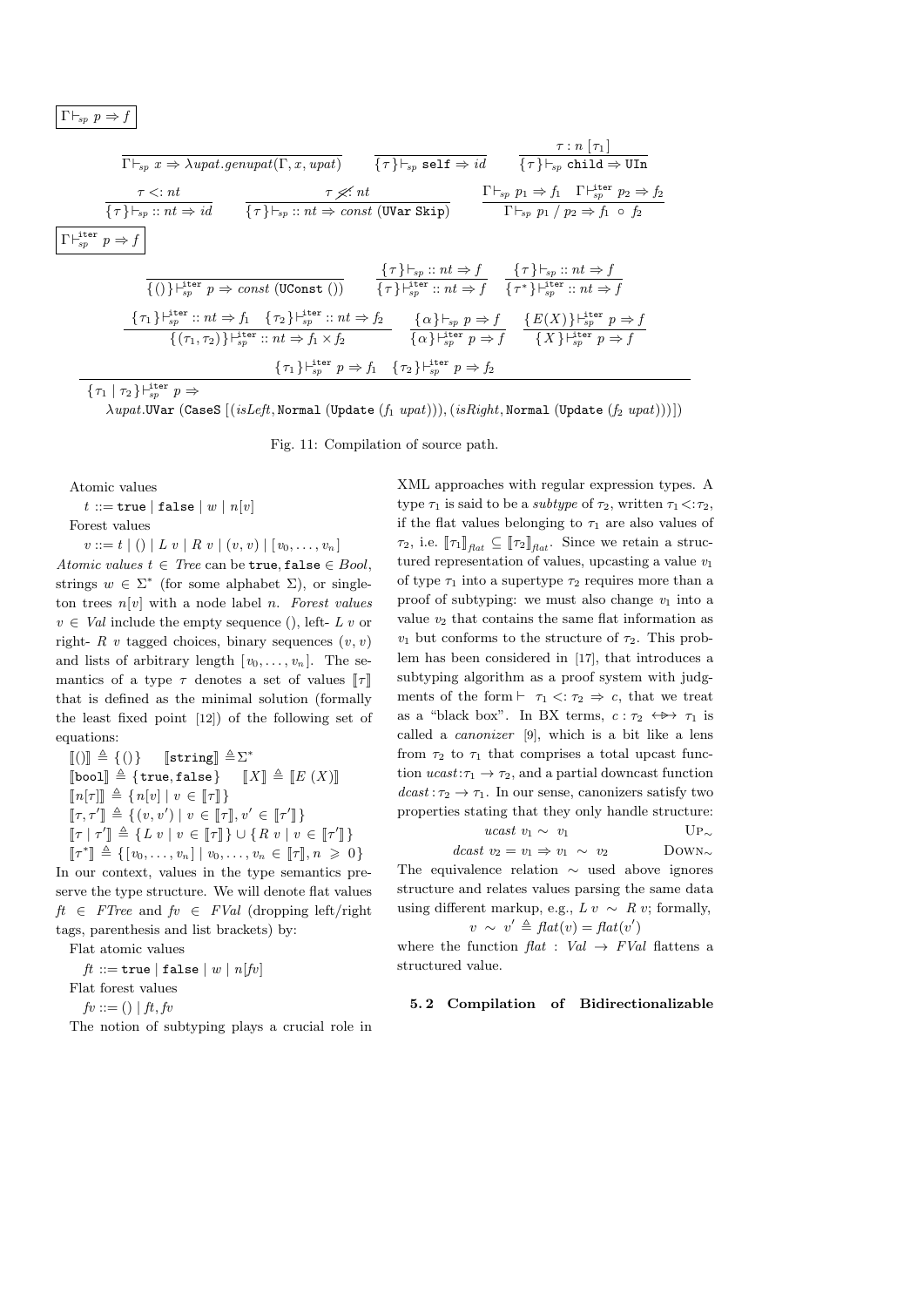#### **Updates**

We can now move on to the compilation rules from the core language to BiGUL. The first three basic operations —replace, skip, and fail— are simply compiled into their counterparts in BiGUL. The rest are explained in the following subsections.

## **5. 2. 1 Source Paths**

The *p*[*b*] operation in Section 3. 2. 3 updates part of the source, and in BiGUL this behavior is implemented by the Update operation. The major difference between the two operations is that the former uses a source path to point to the sub-source, while the latter uses an update pattern to decompose the source and execute a sub-update on the sub-source. A source path should thus be compiled into a "pattern with a hole", into which we can fill in the sub-update. Since we can use whatever the host language Haskell offers to describe the compilation, we can simply express the semantics of a source path —i.e. a "pattern with a hole" as a function mapping a BiGUL update to an update pattern. To be able to define the semantics of source paths compositionally, however, we instead compile source paths to functions mapping a pattern to another pattern, and these functions will be easily composable. After a source path is compiled into such a function, we can apply the function to UVar *bigul* where *bigul* is the sub-update. The resulting update pattern can then be supplied as the argument to an Update operation.

The compilation rules are shown in Figure 11. Γ is an environment that maps variables to their type, and always include a special variable '*.*' for recording the type of the current focus which is useful for paths like self. When Γ contains only the focus, we write  $\{\tau\}$  for  $\{(.,\tau)\}$  for simplicity.

The compilation of a variable path  $(x)$  needs a helper function *genupat* to create an update pattern for the current environment Γ. As Γ may have more than one source variables, others except *x* in fact will not be updated (the special variable '*.*' will not be considered during this computation), and thus we use UVar Skip to skip them and combine all of them by UProd. The construction of *upat* from Γ follows the alphabetical order of the variables in  $\Gamma$  in order to keep the generation of patterns consistent. For example, suppose that we have an environment  $\Gamma = \{(y, \tau_2), (x, \tau_1)\}\$ and a bidirectionalizable update *x* [replace] in which the path is a variable *x* . Then the generated function is *λupat.*(UProd *upat* (UVar Skip)). Variable *y* will be skipped, and *x* will be updated using UVar Replace.

self is compiled into the identity function, and child is compiled into UIn for updating the children of the current focus. For a node-test path ::*nt*, if the current source type is a subtype of *nt*, then the current source is returned; otherwise it is skipped. (*const* is a Haskell function that always return the first argument, ignore the second one.)

Given a path  $p_1 / p_2$ , the result type of  $p_1$  can be any one of the types introduced in Section 5. 1, so we define rules that enumerate all the cases. When the result type is  $\tau^*$  and the path  $p_2$  is a ::*nt*, an *id* function is returned if  $\tau$  is a subtype of  $nt$ , or otherwise it is skipped; when the result type is  $\{\tau_1 \mid \tau_2\}$ , the translated function involves a case analysis on the current source in order to perform different updates.

For Figure 7, there is a source path \$*source /* child*/* ::*person*, which is compiled into *id ◦* UIn *◦ id*, i.e. UIn.

## **5. 2. 2 View Expressions**

This subsection gives the compilation rules for view expressions described in Section 3. 2. 2. In the update direction, a view expression is regarded as a function computing a new view from values bound to the view variables; conversely, in the query direction, we compute the values for the view variables by inverting the function. We thus restrict the forms of expressions that can be used for this purpose, requiring them to be invertible.

In detail: A view expression *e* is compiled into a lambda expression used as the first argument to a rearrangement (RearrV) operation in BiGUL. In order to construct this lambda expression, we first compute a set of paths that are used in *e*. A path can be used in multiple locations in the expression, while two different paths with the same root variable are not allowed. To be able to check the invertibility of *e*, complex paths are not allowed; instead, the programmer should use pattern matching to fully decompose a view into small pieces. Let us give a counter-example: Suppose that \$*vbookstore* contains a list of books and each book has a list of authors. The path \$*vbookstore/book/author* retrieves authors of all the book in \$*vbookstore* as a single list. This path is not invertible since, in the query direction, there is no way to determine how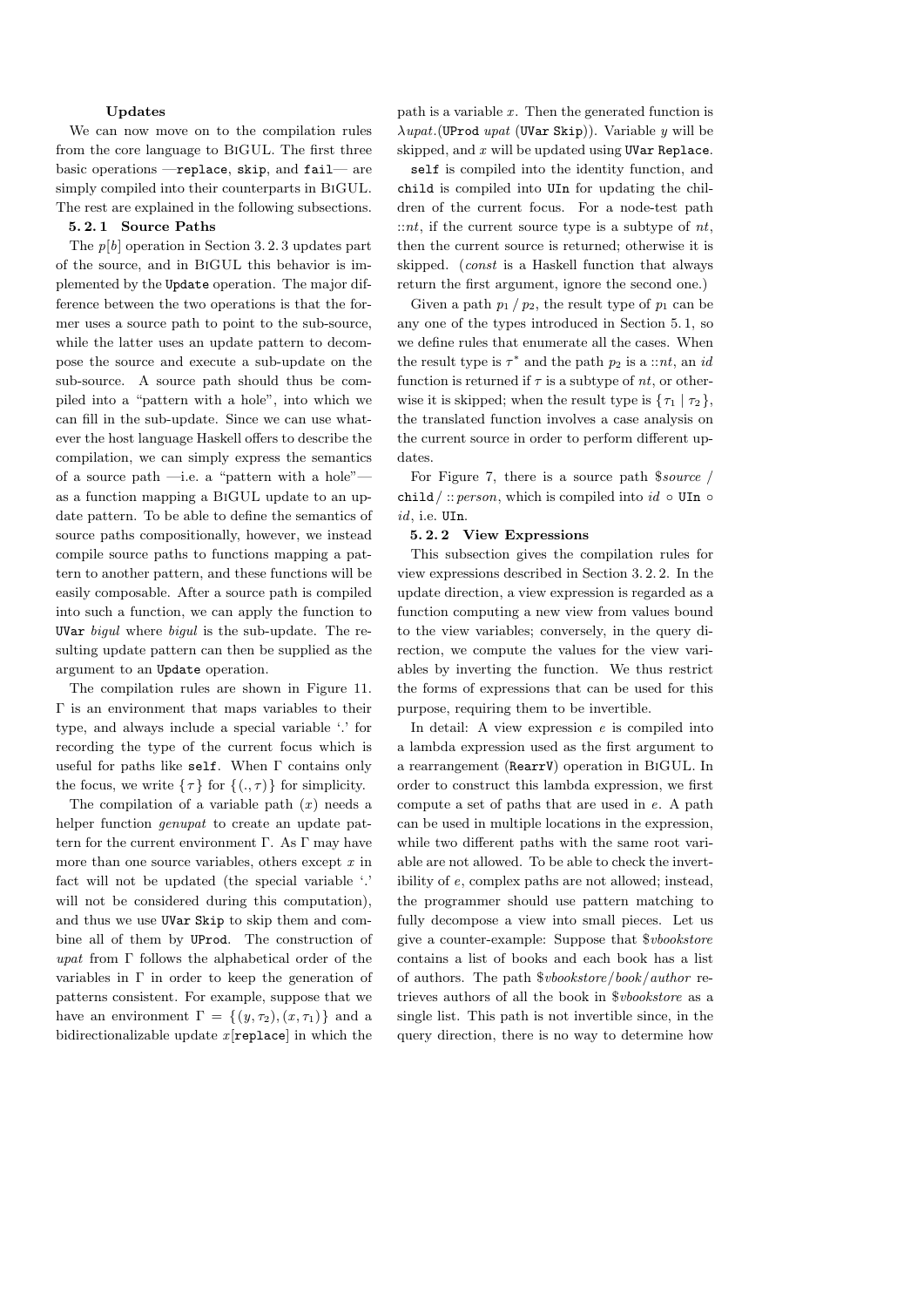$\Gamma_p \vdash_v e \Rightarrow \text{hexp}$ 

$$
\Gamma_p \vdash_v () \Rightarrow () \quad \overline{\Gamma_p \vdash_v w \Rightarrow w}
$$

$$
\Gamma_p \vdash_v \text{ true } \Rightarrow \text{ True} \qquad \Gamma_p \vdash_v \text{ false } \Rightarrow \text{False}
$$
\n
$$
\frac{\Gamma_p \vdash_v e \Rightarrow \text{ hexp}}{\Gamma_p \vdash_v p \Rightarrow \Gamma_p(p)} \qquad \frac{\Gamma_p \vdash_v e \Rightarrow \text{ hexp}}{\Gamma_p \vdash_v n[e] \Rightarrow \text{ hn } \text{ hexp}}
$$
\n
$$
\frac{\Gamma_p \vdash_v e_1 \Rightarrow \text{ hexp}_1 \quad \Gamma_p \vdash_v e_2 \Rightarrow \text{ hexp}_2}{\Gamma_p \vdash_v e_1, e_2 \Rightarrow (\text{ hexp}_1, \text{ hexp}_2)}
$$

Fig. 12: Compilation of view expression.

to divide the list of authors into sublists for the books.

Our next job is to compute a Haskell pattern (*hpat*) from the above set of paths, and an environment  $(\Gamma_p)$  that maps each path to a fresh Haskell variable name, which will be used for view expression compilation. Figure 12 gives the compilation rules for constructing a Haskell expression (*hexp*) from a view expression under the environment  $\Gamma_p$ . The most interesting case is that when the view expression is a path  $p$ , it suffices to fetch the corresponding Haskell variable name from  $\Gamma_p$  —there is no need to analyze p. The view expression in our running example is a path \$*view /* child */* :: *employee*, and the compiled lambda expression is (*λ*(*Niibook hEmployeelst*) *→ hEmployeelst*), as shown in the third line of Figure 10.

A related operation is view  $x := e$  in *b*, which is compiled into a combination of two operations in BiGUL, as shown in Figure 13: a view rearrangement RearrV to separate *x* from the rest of the view, and a Dep operation stating that the value for *x* can be computed from the other part.

#### **5. 2. 3 Composition**

The compilation of composition statement  $b_1$ ;  $b_2$ guarantees that  $b_1$  and  $b_2$  update different parts of the source by splitting and rearranging the source into three parts, one to be updated by  $b_1$ , another by *b*2, and the third part to be kept unchanged.

Specifically, the core composition statement  $b_1$ ;  $b_2$  will be compiled into a source rearrangement (RearrS), a view rearrangement (RearrV), followed by an Update operation. In the compilation rule for composition in Figure 13, *s* denotes the set of source variables, while  $s_1$  and  $s_2$  are the source variables used in  $b_1$  and  $b_2$  respectively. We use an abstract notation  $s \prec ((s_1, s_2), s_3)$  for the lambda expression that rearranges a tuple of values for the variables in *s* to a triple whose components are values for the variables in  $s_1$ ,  $s_2$ , and  $s \setminus (s_1 \cup s_2)$ respectively. The view is similarly rearranged. Finally, with an Update, the three parts of the source are updated using the three parts of the view (the last of which is empty) by Replace, Replace, and Skip.

To illustrate, let us look at the composition used in the running example:

\$*semail* [[replace] \$*vemail* ];

\$*sname* [[replace] \$*vname* ]

At this point, the source is of the form (\$*sname,* \$*semail,* \$*affiliation*) (which is a simplified representation for expository purpose), and the source rearranging lambda expression we synthesize is *λ*(\$*sname,* \$*semail,* \$*affiliation*) *→* ((\$*semail,* \$*sname*)*,* \$*affiliation*), since the lefthand side statement updates \$*semail*, the righthand side statement updates \$*sname*, and \$*affiliation* is untouched. Similarly the view rearrangement is synthesized, followed by the Update operation. The compiled BiGUL fragment can be found in Figure 10.

#### **5. 2. 4 Cases and conditionals**

The source case statement is essentially compiled into CaseS in BiGUL wrapped in an Update due to the need to compile the source path. Each source pattern *pat<sup>i</sup>* is compiled into a Haskell pattern (by the rules shown in Figure 14), a boolean function, and a source rearrangement. An adaptive operation *a<sup>i</sup>* is compiled into a plain Haskell function which computes a new source from the current one.

The view case statement, on the other hand, is compiled into CaseV, along with "three" view rearrangement operations. The first rearrangement operation splits the view into those used in the view expression and the rest; the second one evaluates the expression, while keeping the rest as it is; in each branch, after matching the result of evaluating the expression with the  $pat<sub>i</sub>$ , the third rearrangement merges the values bound to the variables in the *pat<sup>i</sup>* and the rest back into one view.

The conditional operations ifS and ifV choose between two statements  $b_1$  or  $b_2$  according to a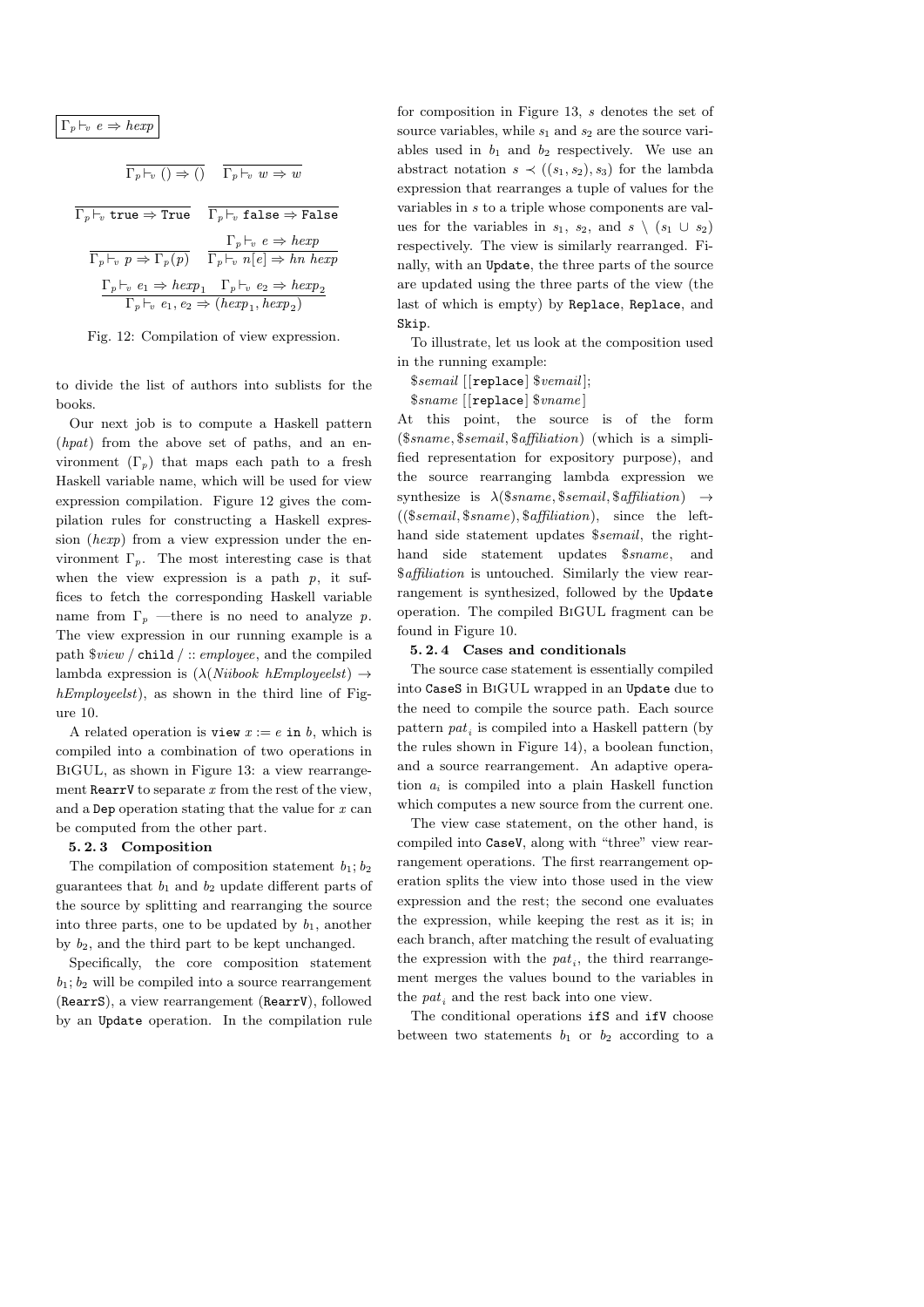| $b \Rightarrow bigul$                                                                                                                                                                                                                                                                                       | $b \Rightarrow bigul$                |
|-------------------------------------------------------------------------------------------------------------------------------------------------------------------------------------------------------------------------------------------------------------------------------------------------------------|--------------------------------------|
| $\overline{\text{skip}} \Rightarrow$ Skip fail $\Rightarrow$ Fail replace $\Rightarrow$ Replace iter $b \Rightarrow$ Iter <i>bigul</i>                                                                                                                                                                      |                                      |
| $(s_1, v_1) = vars(b_1)$ $(s_2, v_2) = vars(b_2)$ $b_1 \Rightarrow bigul_1$ $b_2 \Rightarrow bigul_2$                                                                                                                                                                                                       |                                      |
| $b_1; b_2 \Rightarrow$ RearrS $(s \prec ((s_1, s_2), s \setminus (s_1 \cup s_2)))$ (RearrV $(v \prec ((v_1, v_2),)))$ )<br>(Update (UProd (UProd (UVar $bigul_1$ ) (UVar $bigul_2$ )) (UVar Skip))))                                                                                                        |                                      |
| $x \in dom(v)$ $v \setminus_x \Rightarrow (\Gamma_{var}, hpat)$ $\Gamma_{var} \vdash_v e \Rightarrow hexp \quad b \Rightarrow bigul$                                                                                                                                                                        |                                      |
| view $x := e$ in $b \Rightarrow$ RearrV $(v \prec (v \setminus x, x))$ (Dep $\lambda hpat. hexp bigul)$                                                                                                                                                                                                     |                                      |
| $\frac{\Gamma_s \vdash_{sp} p \Rightarrow f \quad b \Rightarrow bigul}{p[b] \Rightarrow \text{Update}(f (\text{UVar } bigul))}$ $\frac{b \Rightarrow bigul \quad \vdash_v e \Rightarrow f_e}{[b]e \Rightarrow \text{RearrV } f_e \quad biqul}$                                                              |                                      |
| $\Gamma_s \vdash s \Rightarrow (\Gamma_{var}, hpat) \quad \Gamma_{var} \vdash e \Rightarrow hexp \quad b_1 \Rightarrow bigul_1 \quad b_2 \Rightarrow bigul_2$                                                                                                                                               |                                      |
| if S e then $b_1$ else $b_2 \Rightarrow$ CaseS $[(\lambda hpat.boolean_{\tau}(hexp), \text{Normal } bigul_1), (\lambda_{\text{-}}$ . True, Normal $bigul_2)]$                                                                                                                                               |                                      |
|                                                                                                                                                                                                                                                                                                             |                                      |
| $\Gamma_v \vdash v \Rightarrow (\Gamma_{var}, hpat)$ $\Gamma_{var} \vdash e \Rightarrow hexp \quad b_1 \Rightarrow bigul_1 \quad b_2 \Rightarrow bigul_2$<br>If V e then $b_1$ else $b_2 \Rightarrow$ CaseV $[(\lambda hpat.boolean_{\tau}(hexp),$ Normal $bigul_1), (\lambda_{-}$ True, Normal $bigul_2)]$ |                                      |
|                                                                                                                                                                                                                                                                                                             |                                      |
| { $hs$ } $\vdash e \Rightarrow hexp \quad b \Rightarrow bigul$ $\vdash_{create} c \Rightarrow f_c \vdash_{recover} r \Rightarrow f_r$<br>alignpos $e \; b \; c \; r \Rightarrow \text{align} (\lambda h s.hexp) (\lambda \text{---True}) \; bigul \; f_c \; f_r$                                            |                                      |
|                                                                                                                                                                                                                                                                                                             |                                      |
| $\{hs\} \vdash e_f \Rightarrow hexp \{hs\} \vdash e_{ms} \Rightarrow hexp_{ms} \{hv\} \vdash e_{mv} \Rightarrow hexp_{mv}$<br>$b \Rightarrow bigul$ $\vdash_{create} c \Rightarrow f_c$ $\vdash_{recover} r \Rightarrow f_r$                                                                                |                                      |
| alignkey $e_f$ $e_{ms}$ $e_{mv}$ $b$ $c$ $r \Rightarrow$ Align ( $\lambda hs. hexp$ ) ( $\lambda hs$ $h v. (hexp_{ms} \equiv hexp_{mv}))$ ) bigul $f_c$ $f_r$                                                                                                                                               |                                      |
| $\Gamma_s \vdash_{sp} p \Rightarrow f \quad \overrightarrow{\Gamma_s \vdash pat} \Rightarrow (hpat, \Gamma_{pat}) \quad b \Rightarrow bigul \quad \Gamma_{pat} \vdash_u a \Rightarrow u$                                                                                                                    |                                      |
| caseS p of $\overrightarrow{pat \rightarrow b \mid a}$ $\Rightarrow$ Update (f (UVar (CaseS $[\overline{\lambda}$ hs.case hv of $\{$ hpat <sub>i</sub> $\rightarrow$ True; $\rightarrow$ False $\}$ ,                                                                                                       |                                      |
| $((\texttt{Normal}~(\texttt{RearrS}~(s \prec vars(path_i))~big~[~(\texttt{Adaptive}~u_i)))))$                                                                                                                                                                                                               |                                      |
| $\Gamma_{var} \vdash_v e \Rightarrow hexp \quad \Gamma_{var} \vdash hpat_v \quad \overline{\Gamma_v \vdash pat \Rightarrow (hpat, \Gamma_{pat}) \quad b \Rightarrow bigul}$ let $var_e \; bind \; to \; e$                                                                                                  |                                      |
| caseV e of $\overrightarrow{pat \rightarrow b} \Rightarrow$ RearrV $(v \prec (vars(e), v \setminus_{vars(e)}))$                                                                                                                                                                                             |                                      |
| (RearrV $((vars(e), v \setminus_{vars(e)}) \prec ((var_e, v \setminus_{vars(e)})))$                                                                                                                                                                                                                         |                                      |
| $\label{eq:caseV} \text{(CaseV [}\lambda(hv,\texttt{.}).\texttt{case}\; hv\;\texttt{of}\;\overline{\{hpat_i \rightarrow \texttt{True}; \texttt{.} \rightarrow \texttt{False}\}},$                                                                                                                           |                                      |
| <b>Rearry</b> $((vars(pat_i), v \setminus_{vars(e)}) \prec vars(pat_i) \cup v \setminus_{vars(e)}) bigul_i'$                                                                                                                                                                                                |                                      |
| $\vdash_{create} c \Rightarrow f_c$                                                                                                                                                                                                                                                                         | $\vdash_{recover} r \Rightarrow f_n$ |
|                                                                                                                                                                                                                                                                                                             |                                      |
| $\begin{array}{ll} \vdash_{u} u \Rightarrow f & \\ \vdash_{create} u \Rightarrow f & \vdash_{recover} \texttt{delete } u \Rightarrow \lambda \texttt{Nothing} \end{array}$                                                                                                                                  |                                      |
| $\{hs\} \vdash e \Rightarrow hexp \vdash_{recover} r_1 \Rightarrow f_1 \vdash_{recover} r_2 \Rightarrow f_2$                                                                                                                                                                                                |                                      |
| $\vdash_{recover}$ if e then $r_1$ else $r_2 \Rightarrow$ if $hexp$ then $f_1$ else $f_2$                                                                                                                                                                                                                   |                                      |
| $\{hs\} \vdash e \Rightarrow hexp \vdash pat \Rightarrow (hpat, \Gamma_{pat}) \quad \Gamma_{pat} \vdash_{recover} r \Rightarrow f$                                                                                                                                                                          |                                      |
| $\vdash_{recover}$ case e of $\overrightarrow{pat \rightarrow r} \Rightarrow \lambda hs.\text{let } hs' = hexp$ in case $hs'$ of $\{\overrightarrow{hpat \rightarrow f(\Gamma_{pat})}\}$                                                                                                                    |                                      |

Fig. 13: Compilation of bidirectional updates.

boolean expression *e*, and both of them are translated into case statements in BiGUL (CaseS and CaseV respectively).

# **5. 2. 5 Source-view alignment**

As described toward the end of Section 4, the core alignment operations alignpos and alignkey correspond closely to BiGUL's Align operation.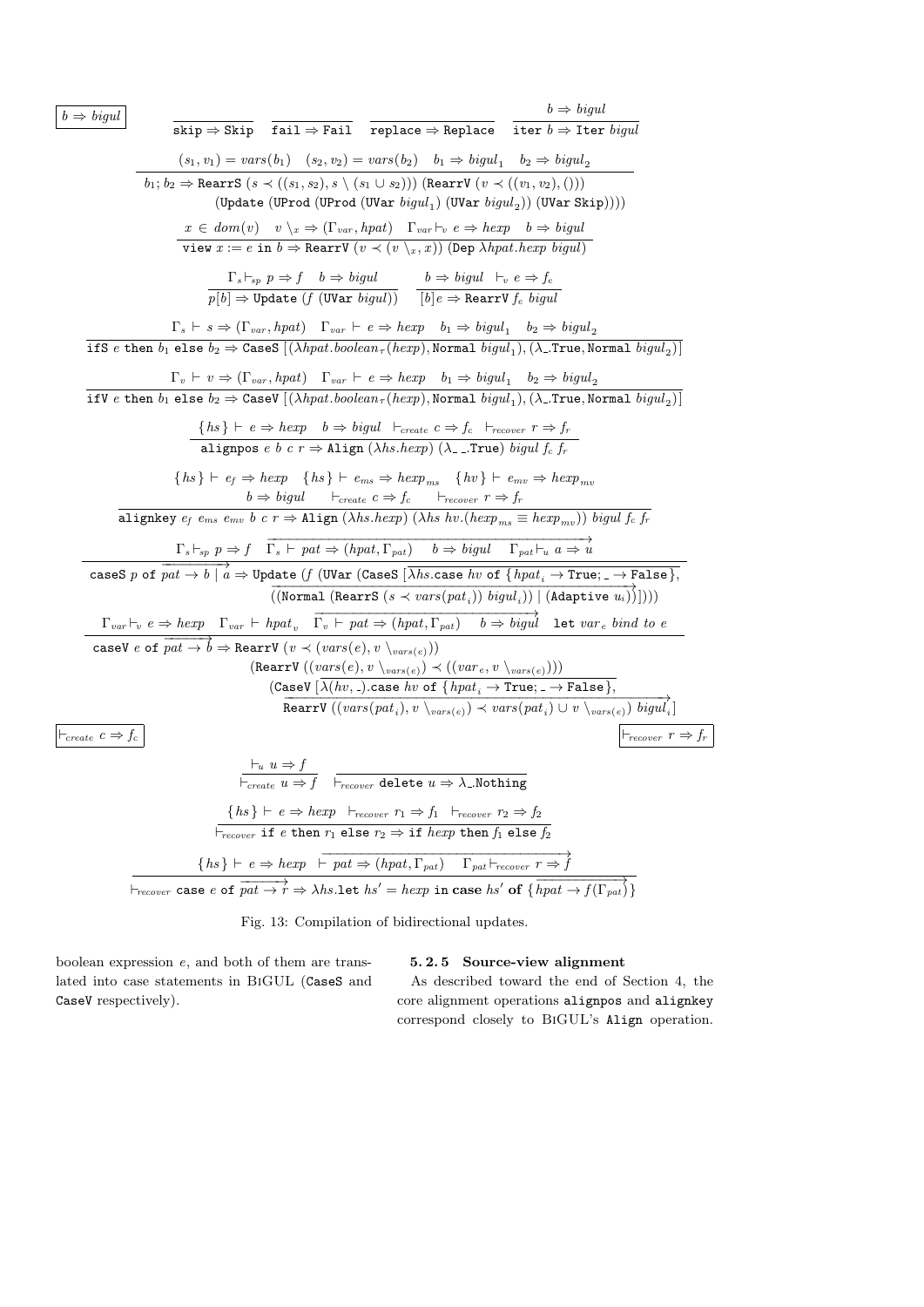$$
\begin{array}{l}\n\vdash pat \Rightarrow (hpat, \Gamma_{pat}) \\
\hline\n\vdash \tau \Rightarrow (., \emptyset) \quad \vdash x \text{ as } \tau \Rightarrow (hx, \{(x, hx)\}) \\
\hline\n\vdash (x, f(x, hx)) \quad \vdash \tau \Rightarrow (hpat, \Gamma_{pat}) \\
\hline\n\vdash (x, f(x, hx)) \quad \vdash \tau \Rightarrow (hpat, \Gamma_{pat}) \quad \vdash \tau \Rightarrow (hpat_1, \Gamma_{pat_1}) \quad \vdash \rho at_2 \Rightarrow (hpat_2, \Gamma_{pat_2}) \\
\hline\n\vdash pat_1, pat_2 \Rightarrow ((hpat_1, hpat_2), \Gamma_{pat_1} \cup \Gamma_{pat_2})\n\end{array}
$$

Fig. 14: Pattern Compilation.

The compilation is thus straightforward, turning bidirectionalizable updates into BiGUL programs and expressions and unidirectional updates into functions. Notably, the matching-by-position and matching-by-key variants can be expressed by providing suitable matching predicate functions to Align.

## **5. 3 Compilation of expressions, paths and patterns**

Finally, Figure 15 shows the rules for compiling expressions and paths. The judgement  $\Gamma_{var} \vdash e \Rightarrow$ *hexp* says that the expression *e* is compiled into a Haskell expression *hexp* under the environment  $\Gamma_{var}$ , which maps from BIFLUX variable names to distinct, fresh Haskell variable names. In the rule for element expressions *n*[*e*], *hn* is the Haskell datatype constructor name for the given element *n*[*e*] computed from an ambient type environment. A path  $p$  is compiled into a Haskell function  $f$ , which is applied to the current focus. The notation  $\Gamma_{var} \leq (x, hx)$  denotes an environment obtained by removing *x* from Γ*var* (if any) and then adding  $(x, hx)$ . Like source paths in Section 5. 2. 1, we also have another set of translation rules  $\Gamma_{var} \vdash_{for} x \text{ in } \tau \to p \Rightarrow f \text{ that enumerate all}$ the types, which are used in the compilation of *for* expressions and paths of the form  $p_1 / p_2$ .

## **6 Related Work**

#### **6. 1 XML update languages**

Several XML update languages have been proposed, including (among many others) XQuery! [10], Flux [4] and the standard W3C XQuery Update Facility [24]. Even though the specification style, expressiveness and semantics of the XML updates that can be written may vary significantly, they

all focus on updating XML documents in-place, i.e. updating selected parts of an XML document, keeping the remaining parts of the document unchanged. This means that update programs can be seen as unidirectional transformations that insert, delete or replace elements in a source document and produce an updated document conforming to a new target type. XML updates in BiFluX are different in that they determine how to update a source document (using some view information) while preserving its source type, and this is enforced by the type system.

#### **6. 2 XML view updating**

In [7], the author studies the problem of updating XML views of relational databases by translating view updates written in the XQuery Update Facility into embedded SQL updates. The work of [16] supports updatable views of XML data by giving a bidirectional semantics to the XQuery Core language. The semantic bidirectionalization technique of [18] interprets various XQuery use cases as BXs by encoding them as polymorphic Haskell functions. The Multifocal language [20] allows writing high-level generic XML views that can be applied to multiple XML schemas, producing a view schema and a lens conforming to the schemas. In the four approaches, the programmer writes a view function and the system derives a suitable view update translation strategy using built-in techniques that cannot be configured. In BiFluX, the programmer writes an update translation strategy directly as an update (over the source) and the system derives the uniquely related query.

#### **6. 3 Bidirectional XML languages**

Many bidirectional programming languages support tree-structured or XML data formats. Two popular bidirectional XML languages are XSugar [3] and biXid [14], which describe XMLto-ASCII and XML-to-XML mappings as pairs of intertwined grammars. While XSugar restricts itself to bijective grammars, biXid programs describe nondeterministic specifications and are thus inherently ambiguous. Most functional bidirectional programming languages are based on lenses [8] [21][22][13], and follow a combinatorial style that puts special emphasis on building complex lenses by composition of smaller combinators. Depend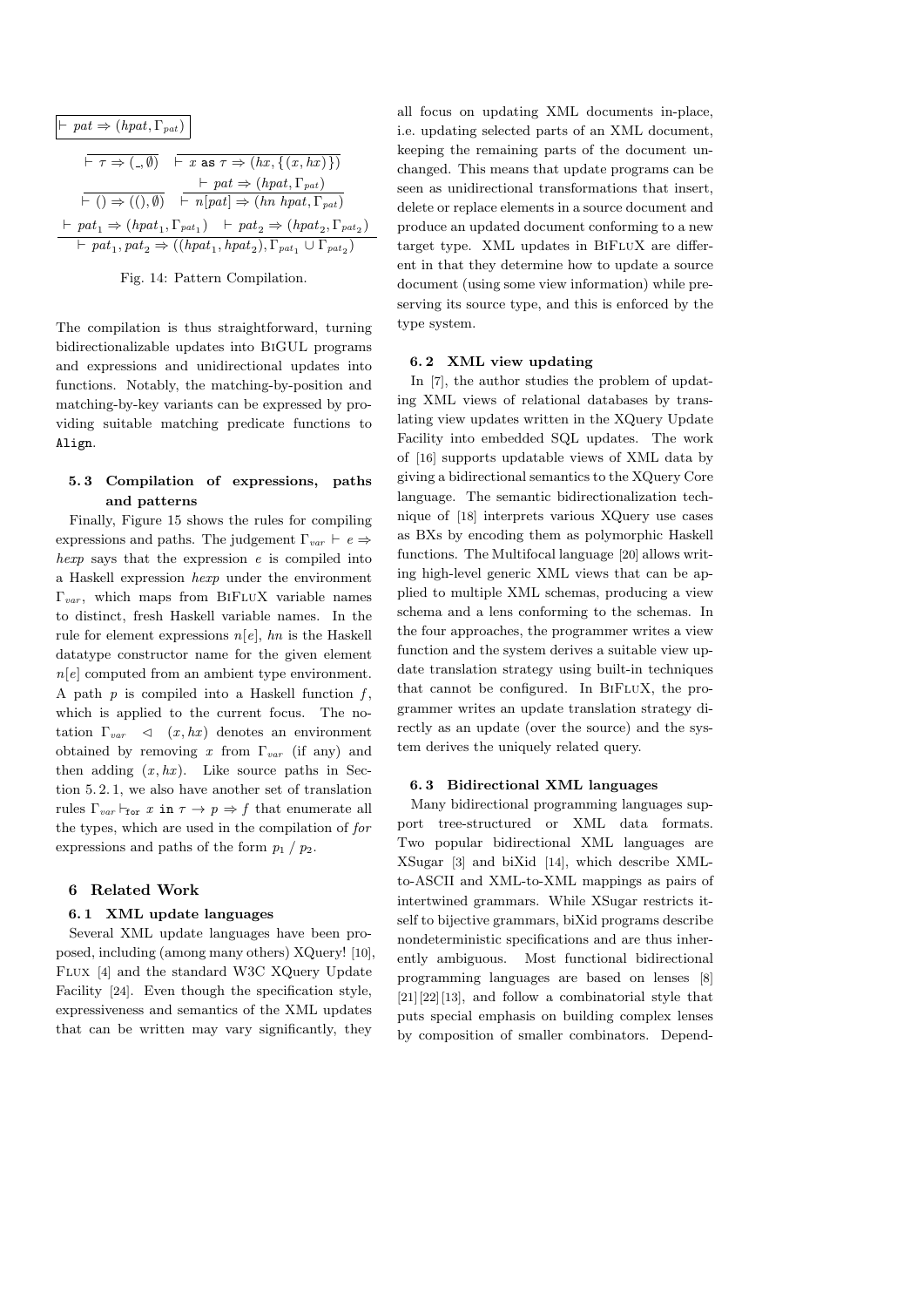$\Gamma_{var} \vdash e \Rightarrow \text{hexp}$ 

$$
\frac{\Gamma_{var} \vdash e \Rightarrow hexp \quad \vdash \tau <: \tau' \Rightarrow c}{\Gamma_{var} \vdash e \Rightarrow ucast \ c \ hexp}
$$
\n
$$
\frac{\Gamma_{var} \vdash e \Rightarrow hexp \quad \Gamma_{var} \vdash e_1 \Rightarrow hexp_1 \quad \Gamma_{var} \vdash e_2 \Rightarrow hexp_2}{\Gamma_{var} \vdash h[e] \Rightarrow h n \ hexp} \quad \frac{\Gamma_{var} \vdash e_1 \Rightarrow hexp_1 \quad \Gamma_{var} \vdash e_2 \Rightarrow hexp_2}{\Gamma_{var} \vdash e_1 \Rightarrow hexp_1}
$$
\n
$$
\frac{\Gamma_{var} \vdash e_1 \Rightarrow hexp_1}{\Gamma_{var} \vdash e_1 \Rightarrow hexp_1}
$$
\n
$$
\frac{\Gamma_{var} \vdash e_1 \Rightarrow hexp_1 \quad \Gamma_{var} \vdash e_1 \Rightarrow hexp_1}{\Gamma_{var} \vdash e_1 \Rightarrow hexp_1 \quad \Gamma_{var} \vdash e_2 \Rightarrow hexp_2}
$$
\n
$$
\frac{\Gamma_{var} \vdash e_1 \Rightarrow hexp_1 \quad \Gamma_{var} \vdash e_2 \Rightarrow hexp_2}{\Gamma_{var} \vdash e_1 \Rightarrow hexp_1 \quad \Gamma_{var} \vdash e_2 \Rightarrow hexp_2}
$$
\n
$$
\frac{\Gamma_{var} \vdash e \Rightarrow hexp \quad \Gamma_{var} \vdash e_1 \Rightarrow hexp_1 \quad \Gamma_{var} \vdash e_2 \Rightarrow hexp_2}{\Gamma_{var} \vdash e \Rightarrow hexp \quad \Gamma_{var} \vdash e_1 \Rightarrow hexp_1 \quad \Gamma_{var} \vdash e_2 \Rightarrow hexp_2}
$$
\n
$$
\frac{\Gamma_{var} \vdash e \Rightarrow hexp \quad \Gamma_{var} \vdash e_1 \Rightarrow hexp \quad \Gamma_{var} \vdash e_1 \Rightarrow hexp \quad \Gamma_{var} \vdash e_2 \Rightarrow hexp_2}{\Gamma_{var} \vdash e \Rightarrow hexp \quad \Gamma_{var} \vdash e_2 \Rightarrow g \Rightarrow hexp \quad \Gamma_{var} \vdash e_2 \Rightarrow hexp \quad \Gamma_{var} \vdash e_2 \Rightarrow hexp \quad \Gamma_{var} \vdash e_2 \Rightarrow hexp \quad \Gamma_{var} \vdash e_2 \Rightarrow hexp \quad \Gamma_{var} \vdash e_2 \Rightarrow hexp \quad \Gamma_{var} \vdash e_2 \Rightarrow hexp \quad \Gamma_{var} \vdash e_2 \Rightarrow hexp \quad \Gamma_{var} \vdash e
$$

$$
\Gamma_{var} \vdash_{p} :: nt \Rightarrow const \; () \qquad \Gamma_{var} \vdash_{p} \text{ where } e \Rightarrow const \; () \qquad \Gamma_{var} \vdash_{p} \text{ where } e \Rightarrow f
$$
\n
$$
\Gamma_{var} \vdash_{p} p_{1} \Rightarrow f_{1} \qquad p_{1} : \tau_{1}
$$
\n
$$
\frac{\Gamma_{var} \prec \langle .., \Gamma_{var}(x) \rangle \vdash_{p} p \Rightarrow f}{\Gamma_{var} \vdash_{p} x / p \Rightarrow f} \qquad x \notin dom(\Gamma) \quad \Gamma_{var} \vdash_{\Gamma \sigma} x \text{ in } \tau_{1} \to x / p_{2} \Rightarrow f_{2}
$$
\n
$$
\Gamma_{var} \vdash_{\text{for}} x \text{ in } \tau \to p \Rightarrow f
$$
\n
$$
\frac{\Gamma_{var} \vdash_{\text{for}} x \text{ in } \tau \to p \Rightarrow f}{\Gamma_{var} \vdash_{\text{for}} x \text{ in } \tau_{1} \to p \Rightarrow const \; ()} \qquad \frac{\Gamma_{var} \vdash_{\text{for}} x \text{ in } \tau \to p \Rightarrow f}{\Gamma_{var} \vdash_{\text{for}} x \text{ in } \tau_{1} \to p \Rightarrow f_{1}}
$$
\n
$$
\frac{\Gamma_{var} \vdash_{\text{for}} x \text{ in } \tau_{1} \to p \Rightarrow f_{1}}{\Gamma_{var} \vdash_{\text{for}} x \text{ in } \tau_{1} \to p \Rightarrow f_{2}} \qquad \frac{\Gamma_{var} \vdash_{\text{for}} x \text{ in } E(X) \to p \Rightarrow f}{\Gamma_{var} \vdash_{\text{for}} x \text{ in } \tau_{1} \to p \Rightarrow f_{2}} \qquad \frac{\Gamma_{var} \vdash_{\text{for}} x \text{ in } E(X) \to p \Rightarrow f}{\Gamma_{var} \vdash_{\text{for}} x \text{ in } \tau_{1} \to p \Rightarrow f}
$$
\n
$$
\frac{\Gamma_{var} \vdash_{\text{for}} x \text{ in } \tau_{1} \to p \Rightarrow f}{\Gamma_{var} \vdash_{\text{for}} x \text{ in } \tau_{1} \to p \Rightarrow f}
$$
\n
$$
\frac{\Gamma_{var} \vdash_{\text{for}} x \text{ in } \tau_{1} \to p \Rightarrow f}{\Gamma_{var} \vdash_{\text{for}} x \text{ in } \tau_{1} \to p \Rightarrow
$$

 $\Gamma_{var}\vdash_{\texttt{for}} x$  in  $\tau_1\mid \tau_2\to p\Rightarrow \lambda hexp.$  case  $hexp$  of  $\{L\;hexp_1\to L\;(f_1\;hexp_1); R\;hexp_2\to R\;(f_2\;hexp_2)\}$ 

Fig. 15: Compilation of Expression and Path.

by piping together several small, surgical steps.

ing on the choice of combinators, lens languages can become very powerful at specifying applicationspecific behavior  $[22][1][21]$ . However, their lowerlevel nature also induces a more cumbersome programming style that makes it impractical and often unintuitive for users to build non-trivial BXs

BiFluX features a new programming by update paradigm, which enables the high-level syntax of relational languages such as XSugar and biXid while providing a handful of intuitive update strategies. Remember the huge gap between our high-level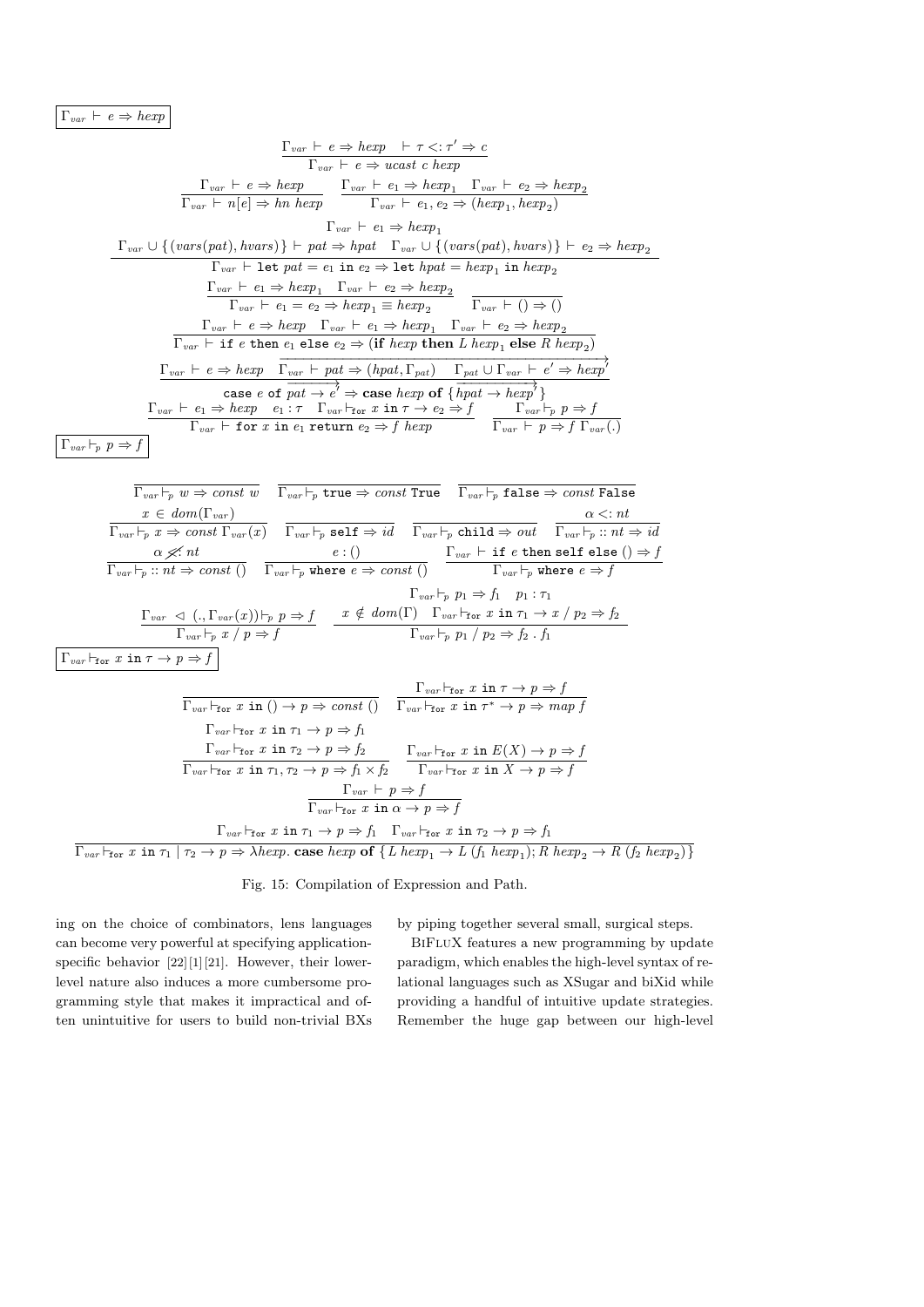BiFluX language (pattern matching, procedures, etc.) and the lens-based BiGUL language that gives it semantics. The most significant innovation in Bi-FluX is thus the declarative surface language used to specify BXs as bidirectional update programs, at a notably higher-level of abstraction than lensbased functions.

# **7 Conclusion**

In this paper, we propose a novel *bidirectional programming by update* paradigm that comes to light from the idea of extending a traditional update language with bidirectional features. Under the new paradigm, programmers write bidirectional updates that specify how to update a source document by embedding view information. To demonstrate the potential of this paradigm, we designed BiFluX, a high-level bidirectional XML update language. We have shown that programming in Bi-FluX enjoys a better trade-off between the expressiveness and declarativeness of the written bidirectional programs, by allowing users to write directly, in a friendly notation and at a nice level of abstraction, a view update translation strategy that gives rise to a well-behaved BX.

As future work, we are still seeking to extend BiFluX so as to further increase the flexibility of BiFluX programming. For example, during alignment, the programmer might wish to specify the exact source positions into which unmatched views are inserted, but currently there is no way to do that with BiFluX; this requires us to go back to the basic BX theory and then come up with a new syntax for such specifications. We also plan to provide more static guarantees to BiFluX by incorporating existing path-query static analyses, implement more powerful pattern type inference algorithms to avoid excessive annotations, and extend the class of bidirectional updates that can be written by integrating user-defined lenses for defining source and view focuses. We also plan to improve the efficiency of our prototype for large XML databases by exploring optimizations to the underlying BiGUL language, including incremental update translation.

#### **Acknowledgements**

We would like to thank the anonymous reviewers for carefully reviewing the draft and giving so many useful comments, and our lab members for intensive discussion.

#### **References**

- [ 1 ] Barbosa, D. M. J., Cretin, J., Foster, J. N., Greenberg, M., and Pierce, B. C.: Matching lenses: alignment and view update, International Conference on Functional Programming, ACM, 2010, pp. 193–204.
- [ 2 ] Benzaken, V., Castagna, G., and Frisch, A.: CDuce: an XML-centric general-purpose language, International Conference on Functional Programming, ACM, 2003, pp. 51–63.
- [ 3 ] Brabrand, C., Møller, A., and Schwartzbach, M. I.: Dual syntax for XML languages, *Information Systems 33*, 4-5 (2008), 385–406.
- [4] Cheney, J.: FLUX: functional updates for XML, International Conference on Functional Programming, ACM, 2008, pp. 3–14.
- [ 5 ] Colazzo, D., Ghelli, G., Manghi, P., and Sartiani, C.: Static analysis for path correctness of XML queries, *Journal of Functional Programming*, 4-5 (2006), pp. 621–661.
- [ 6 ] Czarnecki, K., Foster, J. N., Hu, Z., Lämmel, R., Schürr, A., and Terwilliger, J.: Bidirectional transformations: A cross-discipline perspective, International Conference on Model Transformation, Springer, vol. 5563 of *LNCS*, 2009, pp. 260–283.
- [ 7 ] Fegaras, L.: Propagating updates through XML views using lineage tracing, International Conference on Data Engineering, IEEE, 2010, pp. 309–320.
- [ 8 ] Foster, J. N., Greenwald, M. B., Moore, J. T., Pierce, B. C., and Schmitt, A.: Combinators for bidirectional tree transformations: A linguistic approach to the view-update problem, *ACM TOPLAS 29*, 3 (2007), 17.
- [ 9 ] Foster, J. N., Pilkiewicz, A., and Pierce, B. C.: Quotient lenses,International Conference on Functional Programming, ACM, 2008, pp. 383–396.
- [10] Ghelli, G., Ré, C., and Siméon, J.: XQuery!: An XML query language with side effects,International Conference on Extending Database Technology, Springer, vol. 4254 of *LNCS*., 2006, pp. 178–191.
- [11] Hosoya, H., and Pierce, B.: Regular Expression Pattern Matching for XML, ,ACM SIGPLAN-SIGACT Symposium on Principles of Programming Languages, ACM, 2001, pp. 67–80.
- [12] Hosoya, H., Vouillon, J., and Pierce, B. C.: Regular expression types for XML, International Conference on Functional Programming, ACM, 2000, pp. 11–22.
- [13] Hu, Z., Mu, S.-C., and Takeichi, M.: A programmable editor for developing structured documents based on bidirectional transformations, Higher-Order and Symbolic Computation 21, 1-2 (2008), 89–118.
- [14] Kawanaka, S., and Hosoya, H.: biXid: a bidirectional transformation language for XML, International Conference on Functional Programming,